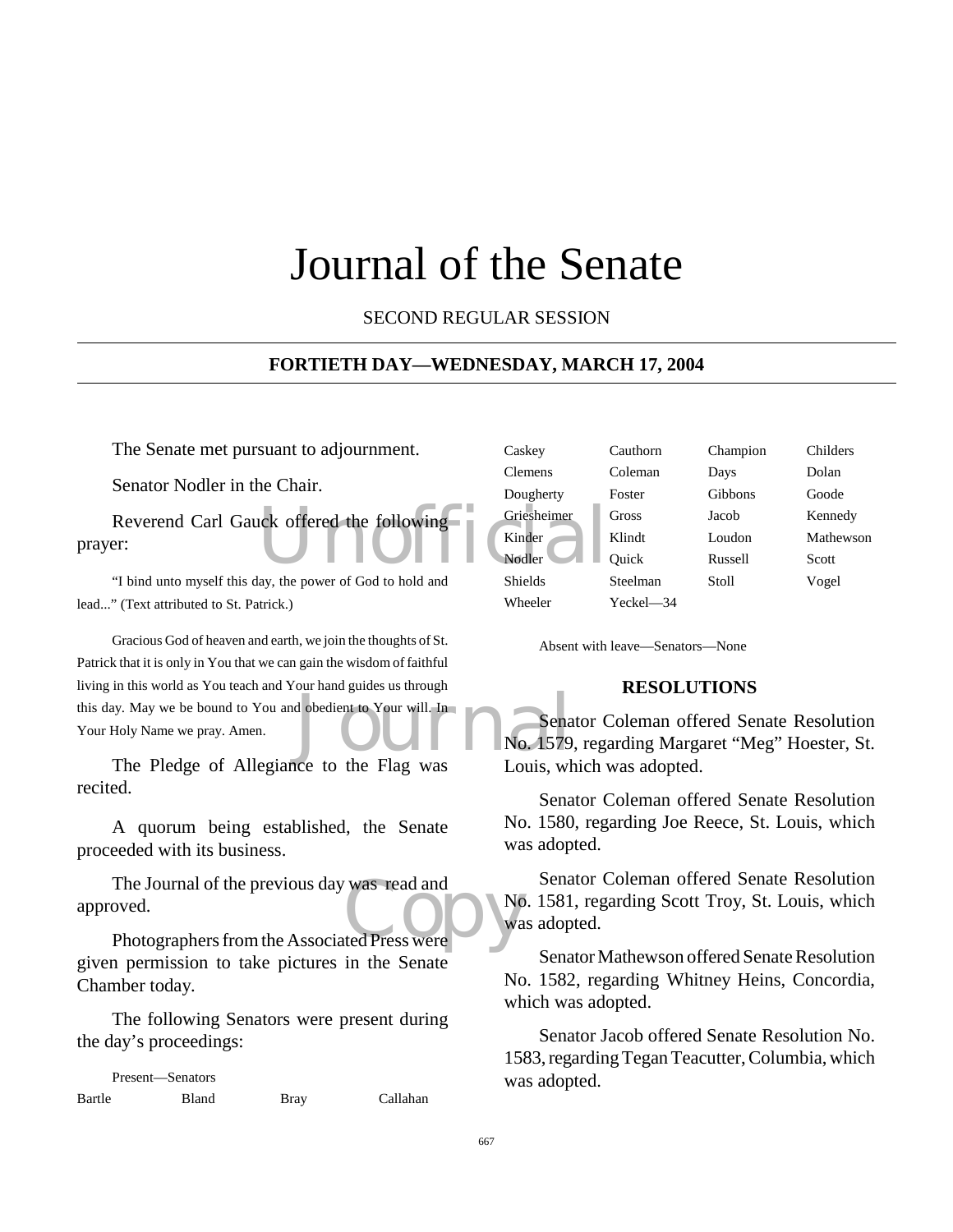# **HOUSE BILLS ON THIRD READING**

# **HCS** for **HB** 1014, with **SCS**, entitled:

An Act to appropriate money for supplemental purposes for the several departments and offices of state government, and for the payment of various claims for refunds, for persons, firms, and corporations, and for other purposes, and to transfer money among certain funds, from the funds designated for the fiscal period ending June 30, 2004.

Was taken up by Senator Russell.

### **SCS** for **HCS** for **HB 1014**, entitled:

# SENATE COMMITTEE SUBSTITUTE FOR HOUSE COMMITTEE SUBSTITUTE FOR HOUSE BILL NO. 1014

purposes for the several departments and offices of<br>
state government, and for the payment of various<br>
claims for refunds, for persons, firms, and Wheeler-5 An Act to appropriate money for supplemental state government, and for the payment of various claims for refunds, for persons, firms, and corporations, and for other purposes, and to transfer money among certain funds, from the funds designated for the fiscal period ending June 30, 2004.

Was taken up.

hat SCS for HCS for<br>the bill party of the bill party of the bill party. Senator Russell moved that **SCS** for **HCS** for **HB 1014** be adopted.

Senator Cauthorn offered **SA 1**:

# SENATE AMENDMENT NO. 1

Form, Fage 7, Section 11.155, by Inserting<br>
immediately after said section the following new<br>
"Section 14.155. To the Department of Corrections Amend Senate Committee Substitute for House Committee Substitute for House Bill No. 1014, Page 7, Section 14.150, by inserting section:

"Section 14.155. To the Department of Corrections

For the purpose of funding the expense of fuel and utilities department wide

Expense and Equipment

From General Revenue Fund . . . . . . . \$51,246".

Senator Cauthorn moved that the above amendment be adopted, which motion prevailed.

Senator Russell moved that **SCS** for **HCS** for **HB 1014**, as amended, be adopted, which motion prevailed.

On motion of Senator Russell, **SCS** for **HCS** for **HB 1014**, as amended, was read the 3rd time and passed by the following vote:

| YEAS—Senators |             |          |                |
|---------------|-------------|----------|----------------|
| Bartle        | Bray        | Callahan | Caskey         |
| Cauthorn      | Champion    | Childers | <b>Clemens</b> |
| Days          | Dougherty   | Foster   | Gibbons        |
| Goode         | Griesheimer | Gross    | Kennedy        |
| Kinder        | Klindt      | Loudon   | Mathewson      |
| Nodler        | Ouick       | Russell  | Scott          |
| Shields       | Steelman    | Stoll    | Vogel          |
| $Yeckel - 29$ |             |          |                |

NAYS—Senators—None



Absent with leave—Senators—None

The President declared the bill passed.

On motion of Senator Russell, title to the bill was agreed to.

Senator Russell moved that the vote by which the bill passed be reconsidered.

Senator Gibbons moved that motion lay on the table, which motion prevailed.

# **THIRD READING OF SENATE BILLS**

**SS** for **SS** for **SB 718**, entitled:

# SENATE SUBSTITUTE FOR SENATE SUBSTITUTE FOR SENATE BILL NO. 718

An Act to repeal section 536.010, RSMo, and to enact in lieu thereof six new sections relating to small businesses.

Was taken up by Senator Yeckel.

On motion of Senator Yeckel, **SS** for **SS** for **SB 718** was read the 3rd time and passed by the following vote: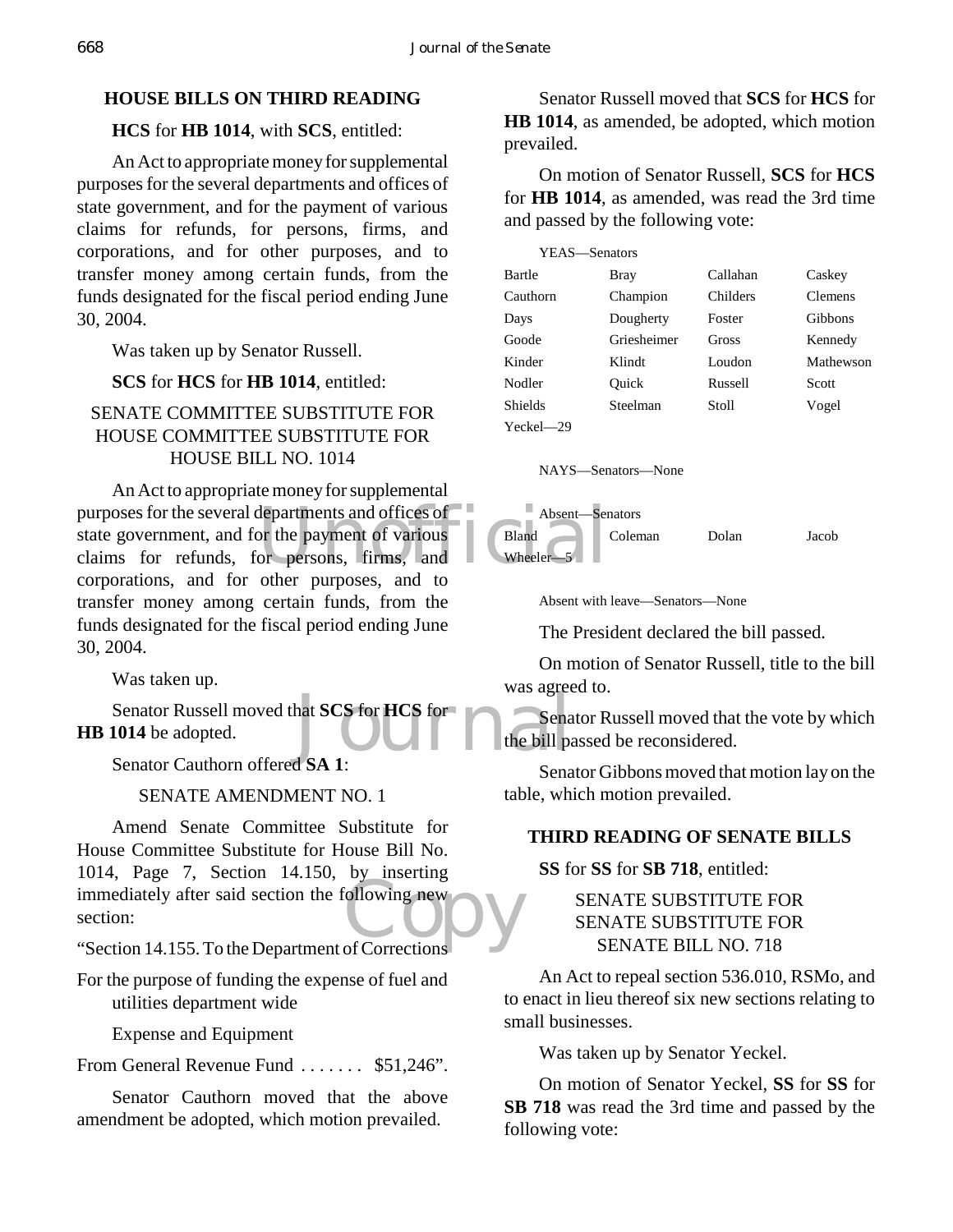| Bartle         | Bray           | Callahan    | Caskey         |
|----------------|----------------|-------------|----------------|
| Cauthorn       | Champion       | Childers    | <b>Clemens</b> |
| Days           | Dolan          | Dougherty   | Foster         |
| <b>Gibbons</b> | Goode          | Griesheimer | Gross          |
| Kennedy        | Kinder         | Klindt      | Loudon         |
| Mathewson      | Nodler         | Ouick       | Russell        |
| Scott          | <b>Shields</b> | Steelman    | Stoll          |
| Vogel          | Wheeler        | $Yech = 31$ |                |

NAYS—Senators—None

Absent—Senators Bland Coleman Jacob—3

Absent with leave—Senators—None

The President declared the bill passed.

On motion of Senator Yeckel, title to the bill was agreed to.

SB 1081<br>
Unidered. Senator I Calendared. Senator Yeckel moved that the vote by which the bill passed be reconsidered.

Senator Gibbons moved that motion lay on the table, which motion prevailed.

**SCS** for **SBs 1020**, **889** and **869** entitled:

SENATE COMMITTEE SUBSTITUTE FOR SENATE BILLS NOS. 1020, 889 and 869

 $\frac{1}{20}$ , 889 and 869<br>
as 610.010, 610.011, and  $\frac{1}{245.095}$ An Act to repeal sections 610.010, 610.011, 610.015, 610.020, 610.021, 610.022, 610.023, 610.026, 610.027, 610.029, 610.100, and 610.200, RSMo, and to enact in lieu thereof fourteen new sections relating to public records.

Was taken up by Senator Steelman.

SCS for SBs<br>3rd time and On motion of Senator Steelman, **SCS** for **SBs 1020**, **889** and **869** was read the 3rd time and passed by the following vote:

#### YEAS—Senators

| Bartle    | Bland       | <b>Bray</b> | Callahan |
|-----------|-------------|-------------|----------|
| Caskey    | Cauthorn    | Champion    | Childers |
| Days      | Dolan       | Dougherty   | Gibbons  |
| Goode     | Griesheimer | Gross       | Jacob    |
| Kennedy   | Kinder      | Klindt      | Loudon   |
| Mathewson | Nodler      | Ouick       | Russell  |
| Scott     | Shields     | Steelman    | Stoll    |

Vogel Wheeler Yeckel—31

NAYS—Senators—None

Absent—Senators Clemens Coleman Foster—3

Absent with leave—Senators—None

The President declared the bill passed.

On motion of Senator Steelman, title to the bill was agreed to.

Senator Steelman moved that the vote by which the bill passed be reconsidered.

Senator Gibbons moved that motion lay on the table, which motion prevailed.

#### **SENATE BILLS FOR PERFECTION**

**SB 1081**, with **SCS**, was placed on the Informal Calendar.

Senator Loudon moved that **SB 1141**, with **SCS**, be taken up for perfection, which motion prevailed.

**SCS** for **SB 1141**, entitled:

### SENATE COMMITTEE SUBSTITUTE FOR SENATE BILL NO. 1141

An Act to repeal sections 245.015, 245.060,  $245.095$ , and  $246.305$ , RSMo, and to enact in lieu thereof four new sections relating to levee districts.

Was taken up.

Senator Loudon moved that **SCS** for **SB 1141** be adopted.

Senator Gross offered **SA 1**, which was read:

### SENATE AMENDMENT NO. 1

Amend Senate Committee Substitute for Senate Bill No. 1141, Page 1, Section 245.015, Lines 7-9, by striking said lines and inserting in lieu thereof the following: "**this state** may".

Senator Gross moved that the above amendment be adopted, which motion prevailed.

Senator Loudon moved that **SCS** for **SB 1141**, as amended, be adopted, which motion prevailed.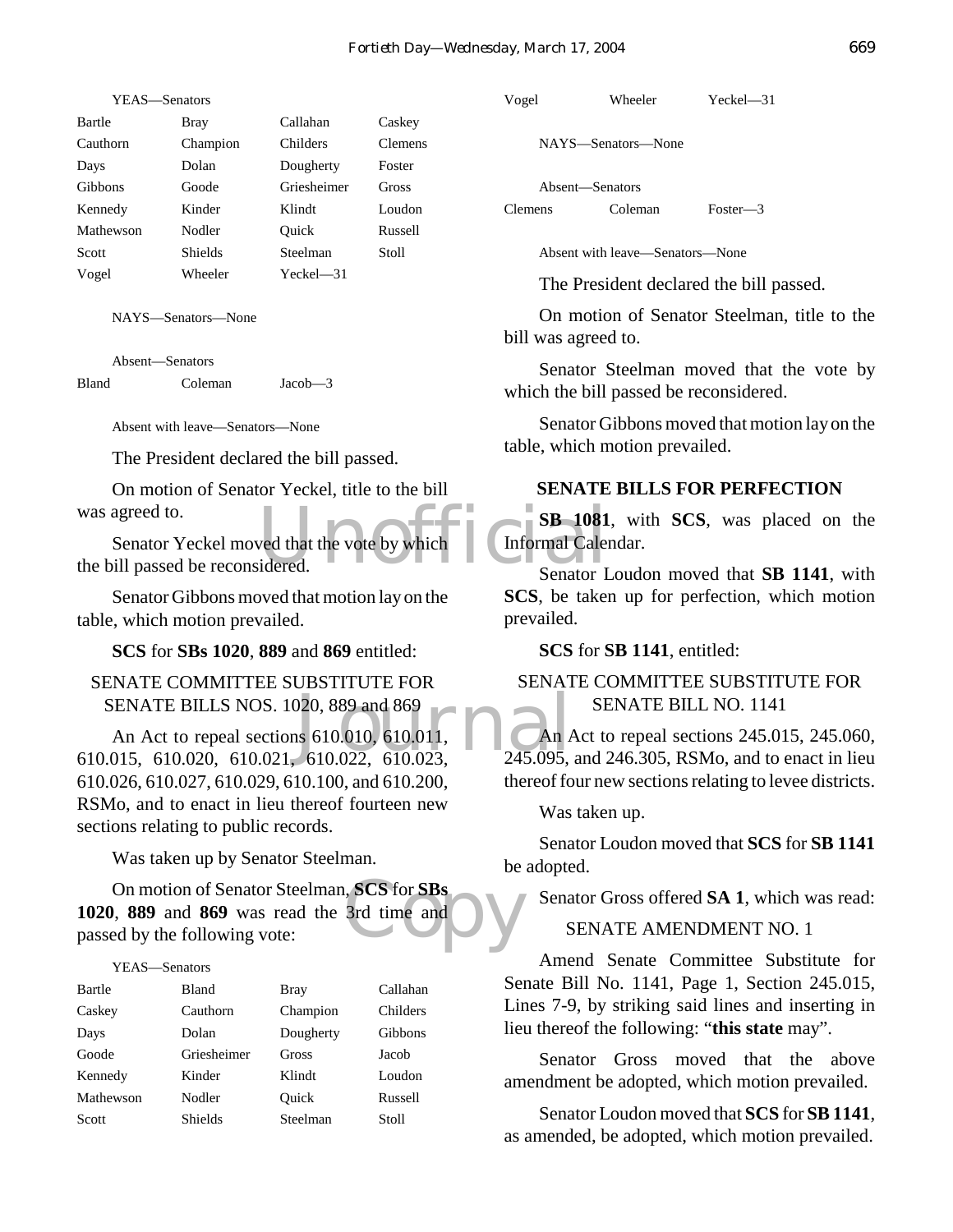On motion of Senator Loudon, **SCS** for **SB 1141**, as amended, was declared perfected and ordered printed.

### **THIRD READING OF SENATE BILLS**

**SB 788**, with **SCS**, introduced by Senator Childers, entitled:

An Act to repeal sections 302.775, 304.022, and 307.175, RSMo, and to enact in lieu thereof three new sections relating to the operation of emergency vehicles, with an emergency clause.

Was called from the Consent Calendar and taken up.

**SCS** for **SB 788**, entitled:

# SENATE COMMITTEE SUBSTITUTE FOR SENATE BILL NO. 788

An Act to repeal sections 302.775, 304.022,<br>
307.175, RSMo, and to enact in lieu thereof<br>
the operation of the section of Senator C<br>
concy vehicles with an emergency clause and 307.175, RSMo, and to enact in lieu thereof three new sections relating to the operation of emergency vehicles, with an emergency clause.

Was taken up.

Senator Childers moved that **SCS** for **SB 788** be adopted, which motion prevailed.

Childers, SCS for Yeckel, e<br>he and passed by the adding the adding the contract of the contract of the contract of the contract of the contract of the contract of the contract of the contract of the contract of the contrac On motion of Senator Childers, **SCS** for **SB 788** was read the 3rd time and passed by the following vote:

| YEAS—Senators |              |             |                | me  |
|---------------|--------------|-------------|----------------|-----|
| Bartle        | <b>Bland</b> | <b>Bray</b> | Callahan       |     |
| Caskey        | Cauthorn     | Champion    | Childers       |     |
| Clemens       | Coleman      | Days        | Dolan          | tak |
| Dougherty     | Foster       | Gibbons     | Goode          |     |
| Griesheimer   | <b>Gross</b> | Kennedy     | Kinder         | S   |
| Klindt        | Loudon       | Mathewson   | Nodler         |     |
| Ouick         | Russell      | Scott       | <b>Shields</b> |     |
| Steelman      | Vogel        | Wheeler     | Yeckel—32      |     |

NAYS—Senators—None

Absent—Senators

Jacob Stoll—2

Absent with leave—Senators—None

The President declared the bill passed.

The emergency clause was adopted by the following vote:

| YEAS-Senators  |          |           |          |
|----------------|----------|-----------|----------|
| Bartle         | Bland    | Bray      | Callahan |
| Caskey         | Cauthorn | Champion  | Childers |
| <b>Clemens</b> | Coleman  | Days      | Dolan    |
| Dougherty      | Foster   | Gibbons   | Goode    |
| Griesheimer    | Gross    | Kennedy   | Kinder   |
| Klindt         | Loudon   | Nodler    | Ouick    |
| Russell        | Scott    | Shields   | Steelman |
| Vogel          | Wheeler  | Yeckel—31 |          |

NAYS—Senators—None

Absent—Senators

Jacob Mathewson Stoll—3

Absent with leave—Senators—None

On motion of Senator Childers, title to the bill was agreed to.

Senator Childers moved that the vote by which the bill passed be reconsidered.

Senator Gibbons moved that motion lay on the table, which motion prevailed.

**SB 845**, with **SCS**, introduced by Senator Yeckel, entitled:

An Act to amend chapter 227, RSMo, by adding thereto one new section relating to a memorial highway.

Was called from the Consent Calendar and taken up.

**SCS** for **SB 845**, entitled:

# SENATE COMMITTEE SUBSTITUTE FOR SENATE BILL NO. 845

An Act to amend chapter 227, RSMo, by adding thereto one new section relating to a memorial highway.

Was taken up.

Senator Yeckel moved that **SCS** for **SB 845** be adopted, which motion prevailed.

On motion of Senator Yeckel, **SCS** for **SB 845** was read the 3rd time and passed by the following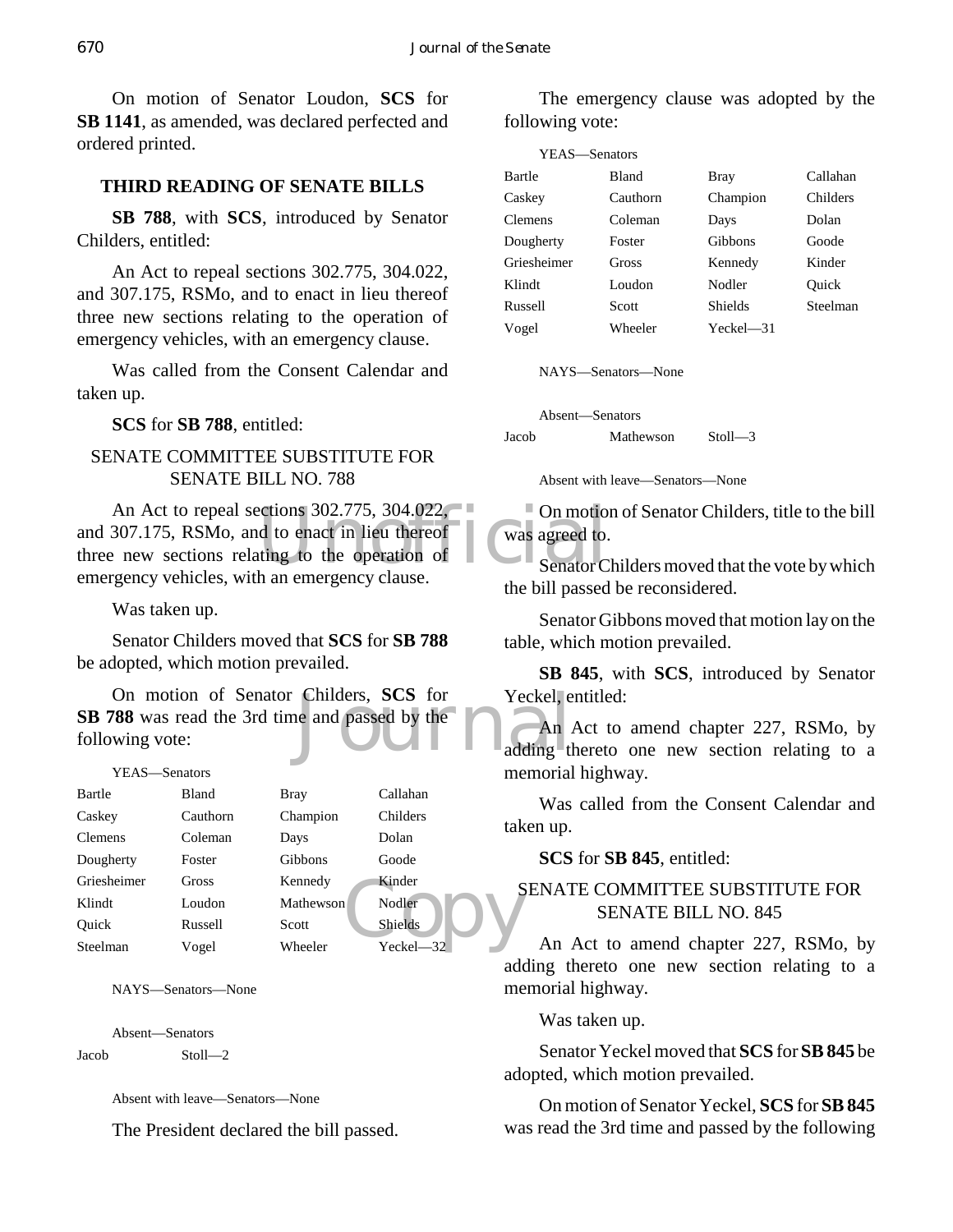vote:

YEAS—Senators

| Bartle         | Bray      | Callahan       | Cauthorn |
|----------------|-----------|----------------|----------|
| Champion       | Childers  | <b>Clemens</b> | Coleman  |
| Days           | Dolan     | Dougherty      | Foster   |
| <b>Gibbons</b> | Goode     | Griesheimer    | Gross    |
| Jacob          | Kennedy   | Kinder         | Klindt   |
| Loudon         | Mathewson | Nodler         | Scott    |
| Shields        | Steelman  | Vogel          | Wheeler  |
| Yeckel—29      |           |                |          |

NAYS—Senator Caskey—1

Absent—Senators Bland Quick Stoll—3

Absent with leave—Senator Russell—1

The President declared the bill passed.

On motion of Senator Yeckel, title to the bill<br>
agreed to.<br>
Senator Yeckel moved that the vote by which<br>
Was called was agreed to.

Senator Yeckel moved that the vote by which the bill passed be reconsidered.

Senator Gibbons moved that motion lay on the table, which motion prevailed.

**SB 894**, introduced by Senator Goode, entitled:

TEAS<br>
An Act to repeal section 307.172, RSMo, and<br>
to enact in lieu thereof one new section relating to An Act to repeal section 307.172, RSMo, and maximum bumper heights for motor vehicles, with penalty provisions.

Was called from the Consent Calendar and taken up.

SB 894 was<br>ollowing vote: On motion of Senator Goode, **SB 894** was read the 3rd time and passed by the following vote:

#### YEAS—Senators

| Bartle   | <b>Bray</b>    | Callahan  | Caskey         |
|----------|----------------|-----------|----------------|
| Cauthorn | Champion       | Childers  | <b>Clemens</b> |
| Coleman  | Days           | Dolan     | Dougherty      |
| Foster   | Gibbons        | Goode     | Griesheimer    |
| Gross    | Jacob          | Kennedy   | Kinder         |
| Klindt   | Loudon         | Mathewson | Nodler         |
| Scott    | <b>Shields</b> | Steelman  | Vogel          |
| Wheeler  | Yeckel—30      |           |                |

NAYS—Senators—None

Absent—Senators Bland Ouick Stoll—3

Absent with leave—Senator Russell—1

The President declared the bill passed.

On motion of Senator Goode, title to the bill was agreed to.

Senator Goode moved that the vote by which the bill passed be reconsidered.

Senator Gibbons moved that motion lay on the table, which motion prevailed.

**SB 899**, introduced by Senator Goode, entitled:

An Act to repeal section 307.375, RSMo, and to enact in lieu thereof one new section relating to inspection of school buses.

Was called from the Consent Calendar and taken up.

On motion of Senator Goode, **SB 899** was read the 3rd time and passed by the following vote:

| YEAS—Senators  |              |             |                |
|----------------|--------------|-------------|----------------|
| Bartle         | <b>Bland</b> | <b>Bray</b> | Callahan       |
| Caskey         | Cauthorn     | Champion    | Childers       |
| <b>Clemens</b> | Coleman      | Days        | Dolan          |
| Dougherty      | Foster       | Gibbons     | Goode          |
| Griesheimer    | Gross        | Jacob       | Kennedy        |
| Kinder         | Klindt       | Loudon      | Mathewson      |
| Nodler         | Ouick        | Scott       | <b>Shields</b> |
| Steelman       | Vogel        | Wheeler     | Yeckel—32      |

NAYS—Senators—None

Absent—Senator Stoll—1

Absent with leave—Senator Russell—1

The President declared the bill passed.

On motion of Senator Goode, title to the bill was agreed to.

Senator Goode moved that the vote by which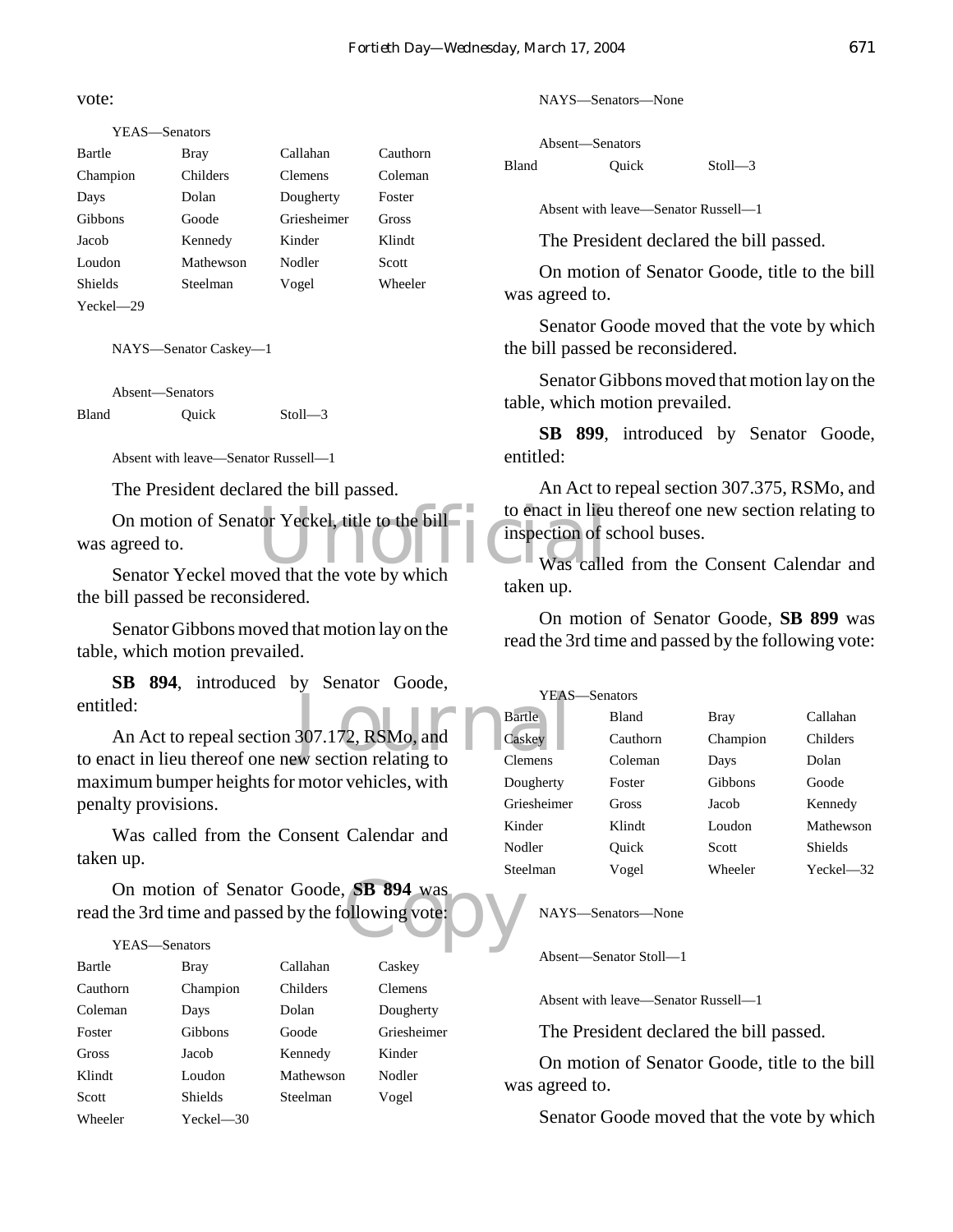the bill passed be reconsidered.

Senator Gibbons moved that motion lay on the table, which motion prevailed.

Senator Gross assumed the Chair.

**SB 956**, with **SCS**, introduced by Senator Scott, entitled:

An Act to repeal sections 307.125 and 307.127, RSMo, and to enact in lieu thereof three new sections relating to operating animal-driven vehicles, with penalty provisions.

Was called from the Consent Calendar and taken up.

**SCS** for **SB 956**, entitled:

# SENATE COMMITTEE SUBSTITUTE FOR SENATE BILL NO. 956

 $\begin{array}{ll}\n\text{1} & \text{sections} & 307.125 \\
\text{enact in lieu thereof two}\n\end{array}$   $\begin{array}{ll}\n\text{1} & \text{SE} \\
\text{1} & \text{SE} \\
\text{2} & \text{An Act to}\\
\text{1} & \text{the next in lieu}\n\end{array}$ An Act to repeal sections 307.125 and 307.127, RSMo, and to enact in lieu thereof two new sections relating to operating animal-driven vehicles, with penalty provisions.

Was taken up.

Senator Scott moved that **SCS** for **SB 956** be adopted, which motion prevailed.

Superior Superior SB 956<br>Sed by the following On motion of Senator Scott, **SCS** for **SB 956** was read the 3rd time and passed by the following vote:

#### YEAS—Senators

| Bartle    | Bland    | <b>Bray</b>    | Callahan    | 101  |
|-----------|----------|----------------|-------------|------|
| Caskey    | Cauthorn | Champion       | Childers    |      |
| Clemens   | Coleman  | Days           | Dolan       | Bar  |
| Dougherty | Foster   | Gibbons        | Griesheimer | Cas  |
| Gross     | Jacob    | Kennedy        | Kinder      | Cle: |
| Klindt    | Loudon   | Mathewson      | Nodler      | Dot  |
| Ouick     | Scott    | <b>Shields</b> | Steelman    | Gri  |
| Vogel     | Wheeler  | Yeckel—31      |             | Kin  |

NAYS—Senators—None

Absent—Senators

Goode Stoll—2

Absent with leave—Senator Russell—1

The President declared the bill passed.

On motion of Senator Scott, title to the bill was agreed to.

Senator Scott moved that the vote by which the bill passed be reconsidered.

Senator Gibbons moved that motion lay on the table, which motion prevailed.

**SB 1225**, with **SCS**, introduced by Senator Dougherty, et al, entitled:

An Act to repeal section 84.160, RSMo, and to enact in lieu thereof one new section relating to maximum amounts of compensation for police officers.

Was called from the Consent Calendar and taken up by Senator Dougherty.

**SCS** for **SB 1225**, entitled:

# SENATE COMMITTEE SUBSTITUTE FOR SENATE BILL NO. 1225

An Act to repeal section 84.160, RSMo, and to enact in lieu thereof one new section relating to maximum amounts of compensation for police officers.

Was taken up.

Senator Dougherty moved that **SCS** for **SB 1225** be adopted, which motion prevailed.

On motion of Senator Dougherty, **SCS** for **SB 1225** was read the 3rd time and passed by the following vote:

| YEAS-Senators |             |              |                |           |
|---------------|-------------|--------------|----------------|-----------|
|               | Bartle      | <b>Bland</b> | <b>Bray</b>    | Callahan  |
|               | Caskey      | Cauthorn     | Champion       | Childers  |
|               | Clemens     | Coleman      | Days           | Dolan     |
|               | Dougherty   | Foster       | Gibbons        | Goode     |
|               | Griesheimer | Gross        | Jacob          | Kennedy   |
|               | Kinder      | Klindt       | Loudon         | Mathewson |
|               | Nodler      | Scott        | <b>Shields</b> | Steelman  |
|               | Vogel       | Wheeler      | Yeckel—31      |           |

NAYS—Senators—None

Absent—Senators Quick Stoll—2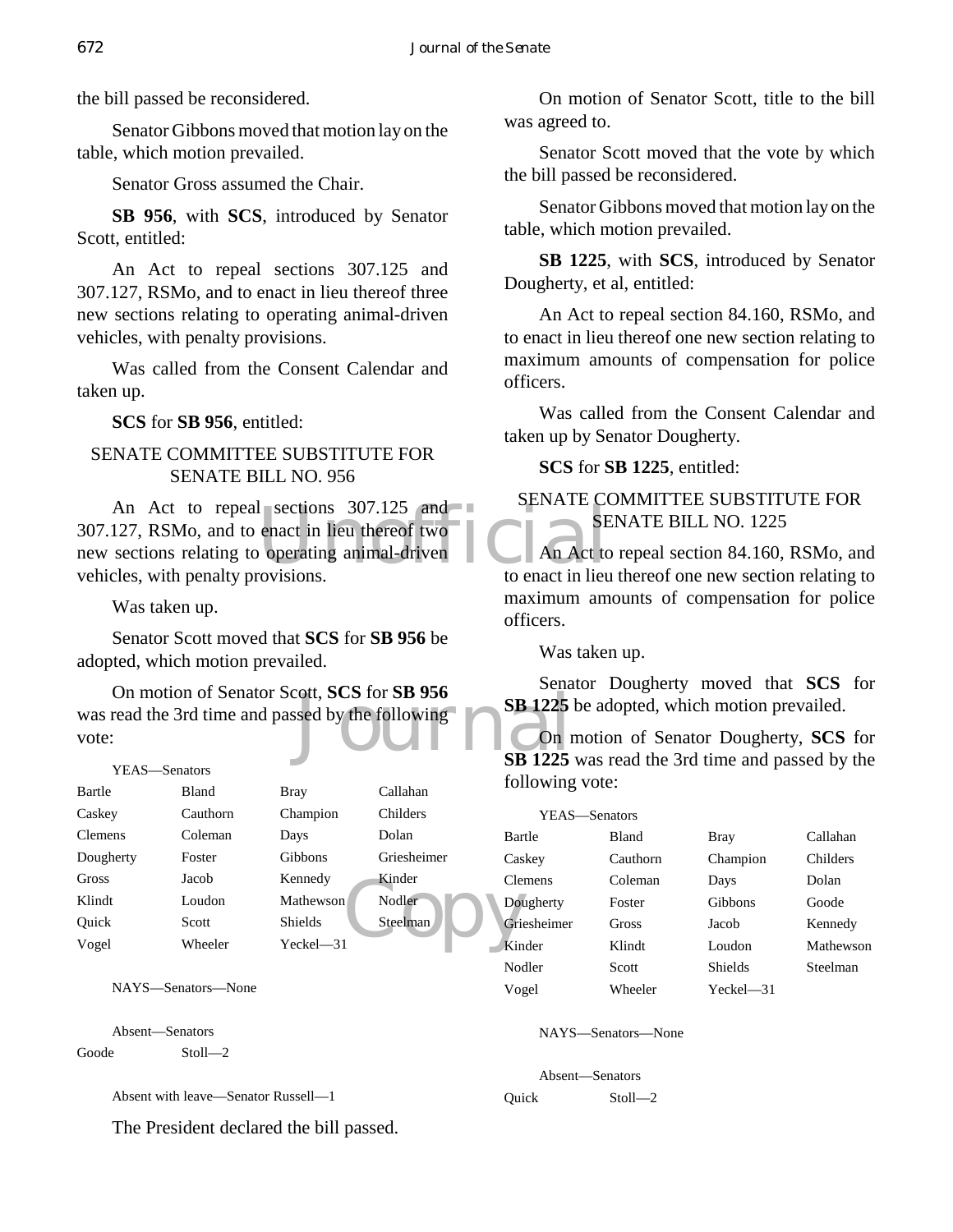Absent with leave—Senator Russell—1

The President declared the bill passed.

On motion of Senator Dougherty, title to the bill was agreed to.

Senator Dougherty moved that the vote by which the bill passed be reconsidered.

Senator Gibbons moved that motion lay on the table, which motion prevailed.

**SB 1114**, introduced by Senator Loudon, entitled:

An Act to repeal section 82.291, RSMo, and to enact in lieu thereof one new section relating to removal of nuisances, with a termination date.

Was called from the Consent Calendar and taken up.

On motion of Senator Loudon, **SB 1114** was<br>the 3rd time and passed by the following vote:<br>YEAS—Senators<br>following vote<br>following vote read the 3rd time and passed by the following vote:

| YEAS—Senators |                |                |                | 1919 D.D. L.V  |
|---------------|----------------|----------------|----------------|----------------|
| Bartle        | <b>Bray</b>    | Callahan       | Caskey         | following      |
| Cauthorn      | Champion       | Childers       | <b>Clemens</b> | YEAS           |
| Coleman       | Days           | Dolan          | Dougherty      | Bartle         |
| Foster        | <b>Gibbons</b> | Goode          | Griesheimer    | Caskey         |
| Gross         | Jacob          | Kennedy        | Kinder         | <b>Clemens</b> |
| Klindt        | Loudon         | Mathewson      | Nodler         | Dougherty      |
| Ouick         | Scott          | <b>Shields</b> | Steelman       | Griesheimer    |
| Vogel         | Wheeler        | Yeckel-31      |                | Kinder         |
|               |                |                |                | Nodler         |

NAYS—Senators—None

Absent—Senators Bland Stoll—2

Absent with leave—Senator Russell—1

The President declared the bill passed.

passed. **OD** On motion of Senator Loudon, title to the bill was agreed to.

Senator Loudon moved that the vote by which the bill passed be reconsidered.

Senator Gibbons moved that motion lay on the table, which motion prevailed.

**SB 762**, with **SCS No. 2**, introduced by

Senator Champion, entitled:

An Act to repeal sections 210.025, 210.543, 210.565, and 210.760, RSMo, and to enact in lieu thereof eight new sections relating to foster care, with penalty provisions.

Was called from the Consent Calendar and taken up.

**SCS No. 2** for **SB 762**, entitled:

### SENATE COMMITTEE SUBSTITUTE NO. 2 FOR SENATE BILL NO. 762

An Act to repeal sections 210.565 and 210.760, RSMo, and to enact in lieu thereof six new sections relating to foster care.

Was taken up.

Senator Champion moved that **SCS No. 2** for **SB 762** be adopted, which motion prevailed.

On motion of Senator Champion, **SCS No. 2** for **SB 762** was read the 3rd time and passed by the following vote:

|    | YEAS—Senators  |          |                |           |
|----|----------------|----------|----------------|-----------|
|    | Bartle         | Bland    | Bray           | Callahan  |
| эr | Caskey         | Cauthorn | Champion       | Childers  |
|    | <b>Clemens</b> | Coleman  | Days           | Dolan     |
|    | Dougherty      | Foster   | Gibbons        | Goode     |
|    | Griesheimer    | Gross    | Jacob          | Kennedy   |
|    | Kinder         | Klindt   | Loudon         | Mathewson |
|    | Nodler         | Scott    | <b>Shields</b> | Steelman  |
|    | Vogel          | Wheeler  | Yeckel—31      |           |

NAYS—Senators—None

Absent—Senators Quick Stoll—2

Absent with leave—Senator Russell—1

The President declared the bill passed.

On motion of Senator Champion, title to the bill was agreed to.

Senator Champion moved that the vote by which the bill passed be reconsidered.

Senator Gibbons moved that motion lay on the table, which motion prevailed.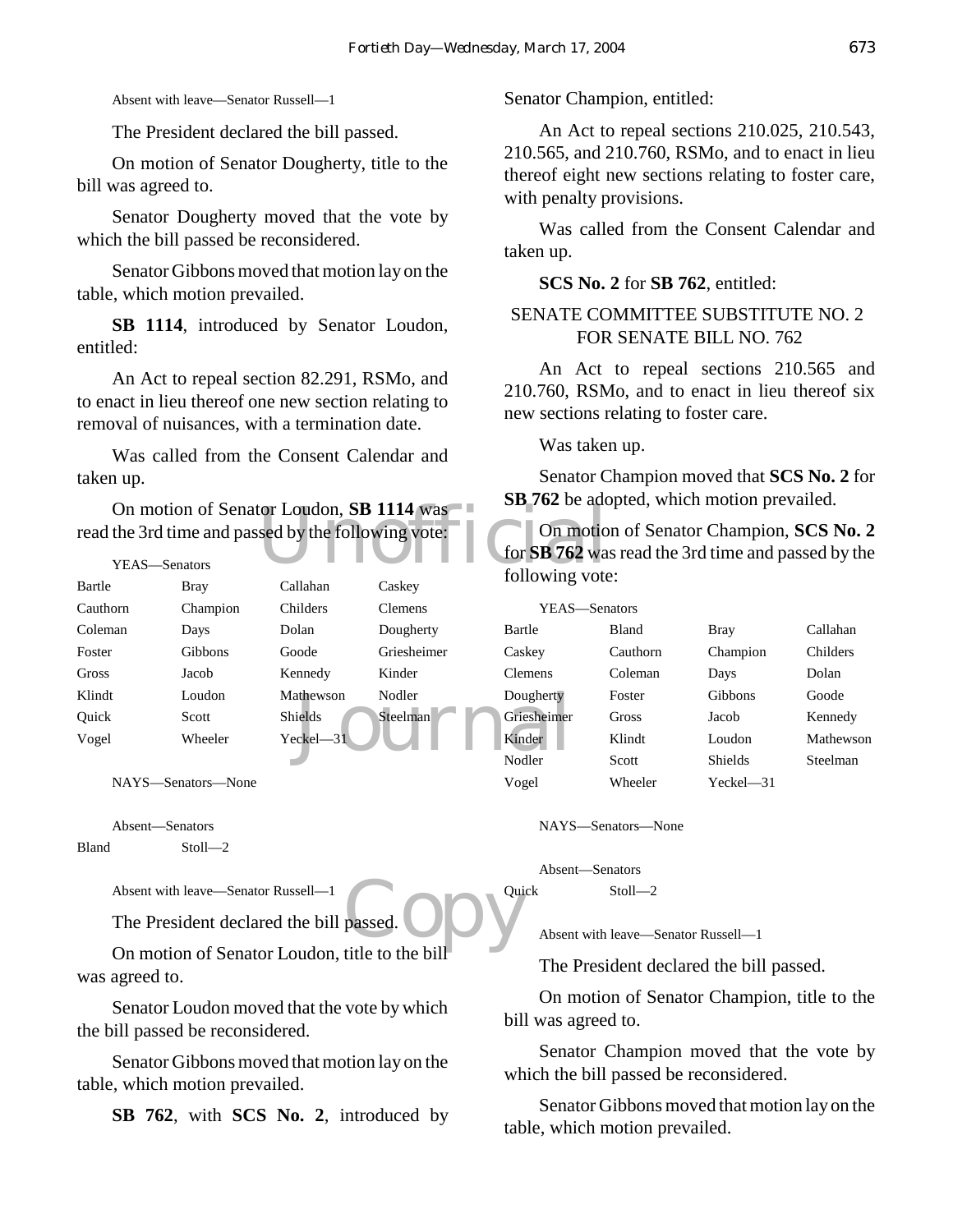**SB 1212**, with **SCS**, introduced by Senator Wheeler, entitled:

An Act to authorize the governor to convey property owned by the state to the Truman Medical Center.

Was called from the Consent Calendar and taken up.

**SCS** for **SB 1212**, entitled:

# SENATE COMMITTEE SUBSTITUTE FOR SENATE BILL NO. 1212

An Act to authorize the governor to convey property owned by the state to the Truman Medical Center.

Was taken up.

Senator Wheeler moved that **SCS** for **SB 1212** be adopted, which motion prevailed.

Senator Wheeler was recognized to close.

Senator Wheeler was recognized to close.<br>President Pro Tem Kinder referred **SCS** for SCS for SCS for S **SB 1212** to the Committee on Governmental Accountability and Fiscal Oversight.

**SB 1243**, introduced by Senator Wheeler, entitled:

4/5.2/5, RSMo, and<br>by conservator.<br>Nas An Act to repeal section 475.275, RSMo, and to enact in lieu thereof one new section relating to verification of securities held by conservator.

Was called from the Consent Calendar and taken up.

On motion of Senator Wheeler, **SB 1243** was read the 3rd time and passed by the following vote:

|                | YEAS—Senators |             |          | 101  |
|----------------|---------------|-------------|----------|------|
| Bartle         | Bland         | <b>Bray</b> | Callahan |      |
| Caskey         | Cauthorn      | Champion    | Childers | Bar  |
| <b>Clemens</b> | Coleman       | Days        | Dolan    | Cau  |
| Foster         | Gibbons       | Griesheimer | Gross    | Col  |
| Jacob          | Kennedy       | Kinder      | Klindt   | Fos  |
| Loudon         | Mathewson     | Nodler      | Ouick    | Gro  |
| Scott          | Shields       | Steelman    | Vogel    | Klin |
| Wheeler        | Yeckel—30     |             |          | Qui  |

NAYS—Senators—None

|           | Absent—Senators |         |
|-----------|-----------------|---------|
| Dougherty | Goode           | Stoll—3 |

Absent with leave—Senator Russell—1

The President declared the bill passed.

On motion of Senator Wheeler, title to the bill was agreed to.

Senator Wheeler moved that the vote by which the bill passed be reconsidered.

Senator Gibbons moved that motion lay on the table, which motion prevailed.

**SB 1253**, with **SCS**, introduced by Senator Mathewson, et al, entitled:

An Act to repeal section 353.020, RSMo, and to enact in lieu thereof one new section relating to urban redevelopment.

Was called from the Consent Calendar and taken up by Senator Mathewson.

**SCS** for **SB 1253**, entitled:

# SENATE COMMITTEE SUBSTITUTE FOR SENATE BILL NO. 1253

An Act to repeal section 353.020, RSMo, and to enact in lieu thereof one new section relating to urban redevelopment.

Was taken up.

Senator Mathewson moved that **SCS** for **SB 1253** be adopted, which motion prevailed.

On motion of Senator Mathewson, **SCS** for **SB 1253** was read the 3rd time and passed by the following vote:

| YEAS-Senators |          |                |                |
|---------------|----------|----------------|----------------|
| Bartle        | Bray     | Callahan       | Caskey         |
| Cauthorn      | Champion | Childers       | <b>Clemens</b> |
| Coleman       | Days     | Dolan          | Dougherty      |
| Foster        | Gibbons  | Goode          | Griesheimer    |
| Gross         | Jacob    | Kennedy        | Kinder         |
| Klindt        | Loudon   | Mathewson      | Nodler         |
| Ouick         | Scott    | <b>Shields</b> | Steelman       |
| Vogel         | Wheeler  | $Yeckel$ —31   |                |

NAYS—Senators—None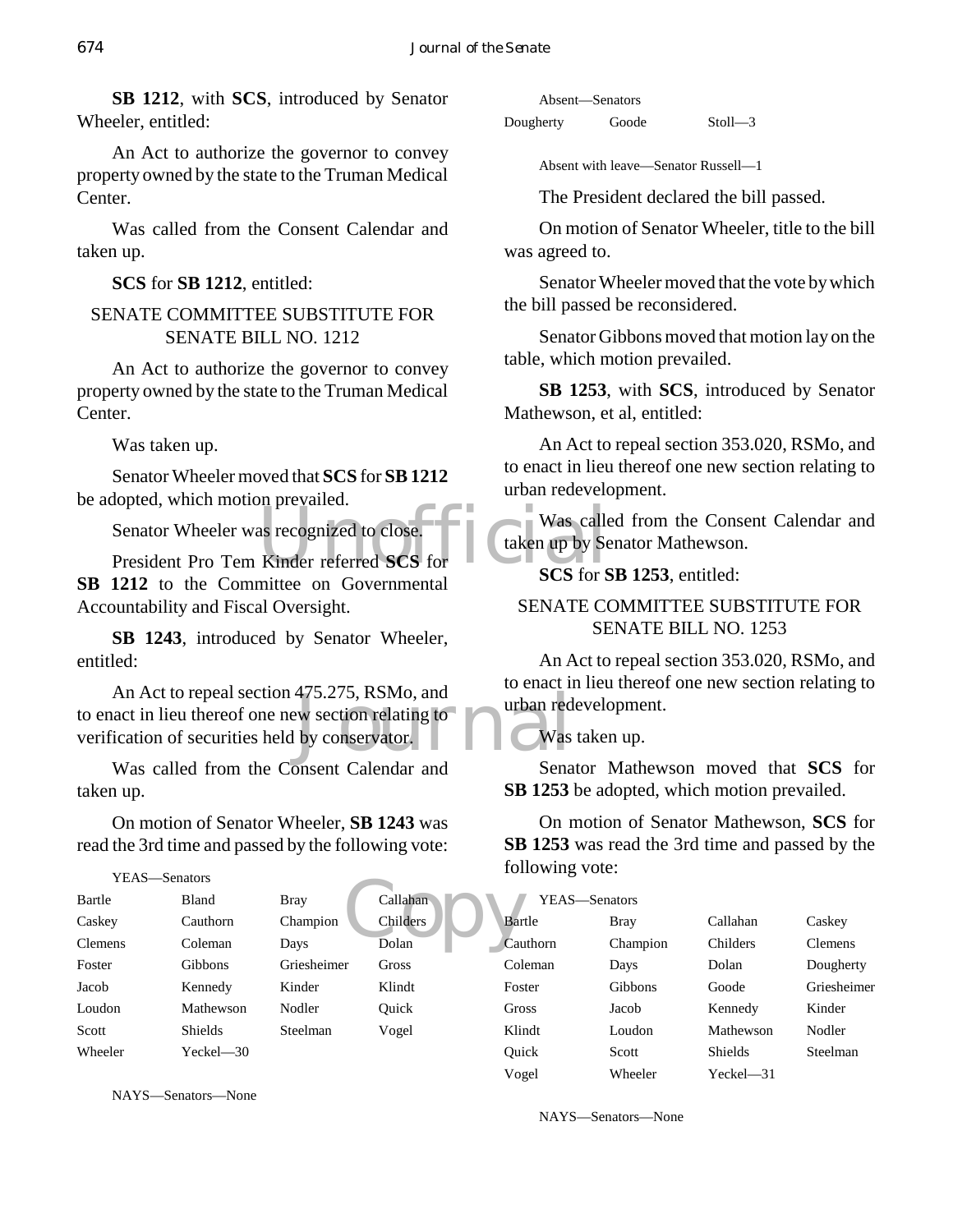Absent—Senators

Bland Stoll—2

Absent with leave—Senator Russell—1

The President declared the bill passed.

On motion of Senator Mathewson, title to the bill was agreed to.

Senator Mathewson moved that the vote by which the bill passed be reconsidered.

Senator Gibbons moved that motion lay on the table, which motion prevailed.

**SB 1085**, introduced by Senator Foster, et al, and **SB 800**, introduced by Senators Steelman and Dougherty, with **SCS**, entitled respectively:

An Act to amend chapter 143, RSMo, by adding thereto one new section relating to donations for multiple sclerosis.

clerosis.<br>
chapter 143, RSMo, by<br>
v section relating to the 1587, regarding An Act to amend chapter 143, RSMo, by adding thereto one new section relating to the creation of an ALS Lou Gehrig's Disease fund.

Were called from the Consent Calendar and taken up by Senator Foster.

**SCS** for **SBs 1085** and **800**, entitled:

NATE COMMITTEE SUBSTITUTE FOR<br>
SENATE BILLS NOS. 1085 and 800<br>
An Act to amend chapter 143, RSMo, by SENATE COMMITTEE SUBSTITUTE FOR SENATE BILLS NOS. 1085 and 800

adding thereto one new section relating to contributions to certain nonprofit organizations.

Was taken up.

prevailed. Senator Foster moved that **SCS** for **SBs 1085** and **800** be adopted, which motion prevailed.

Senator Foster was recognized to close.

President Pro Tem Kinder referred **SCS** for **SBs 1085** and **800** to the Committee on Governmental Accountability and Fiscal Oversight.

#### **REFERRALS**

President Pro Tem Kinder referred **HCR 10** to the Committee on Rules, Joint Rules, Resolutions and Ethics.

On motion of Senator Gibbons, the Senate recessed until 2:30 p.m.

#### **RECESS**

The time of recess having expired, the Senate was called to order by Senator Bartle.

#### **RESOLUTIONS**

Senator Stoll offered Senate Resolution No. 1584, regarding the Sixtieth Wedding Anniversary of Mr. and Mrs. L. Lloyd Lalumondier, Festus, which was adopted.

Senator Scott offered Senate Resolution No. 1585, regarding Courtney Dull, Weaubleau, which was adopted.

Senator Scott offered Senate Resolution No. 1586, regarding Jean Walden, Springfield, which was adopted.

Senator Caskey offered Senate Resolution No. 1587, regarding Dr. Thomas Alexander, Butler, which was adopted.

#### **SENATE BILLS FOR PERFECTION**

Senator Gibbons moved that **SB 960**, with **SCS**, be taken up for perfection, which motion prevailed.

### **SCS** for **SB 960**, entitled:

# SENATE COMMITTEE SUBSTITUTE FOR SENATE BILL NO. 960

An Act to repeal sections 137.073 and 137.115, RSMo, and to enact in lieu thereof two new sections relating to property tax reassessment.

Was taken up.

Senator Gibbons moved that **SCS** for **SB 960** be adopted.

Senator Gibbons offered **SS** for **SCS** for **SB 960**, entitled:

# SENATE SUBSTITUTE FOR SENATE COMMITTEE SUBSTITUTE FOR SENATE BILL NO. 960

An Act to repeal sections 137.073 and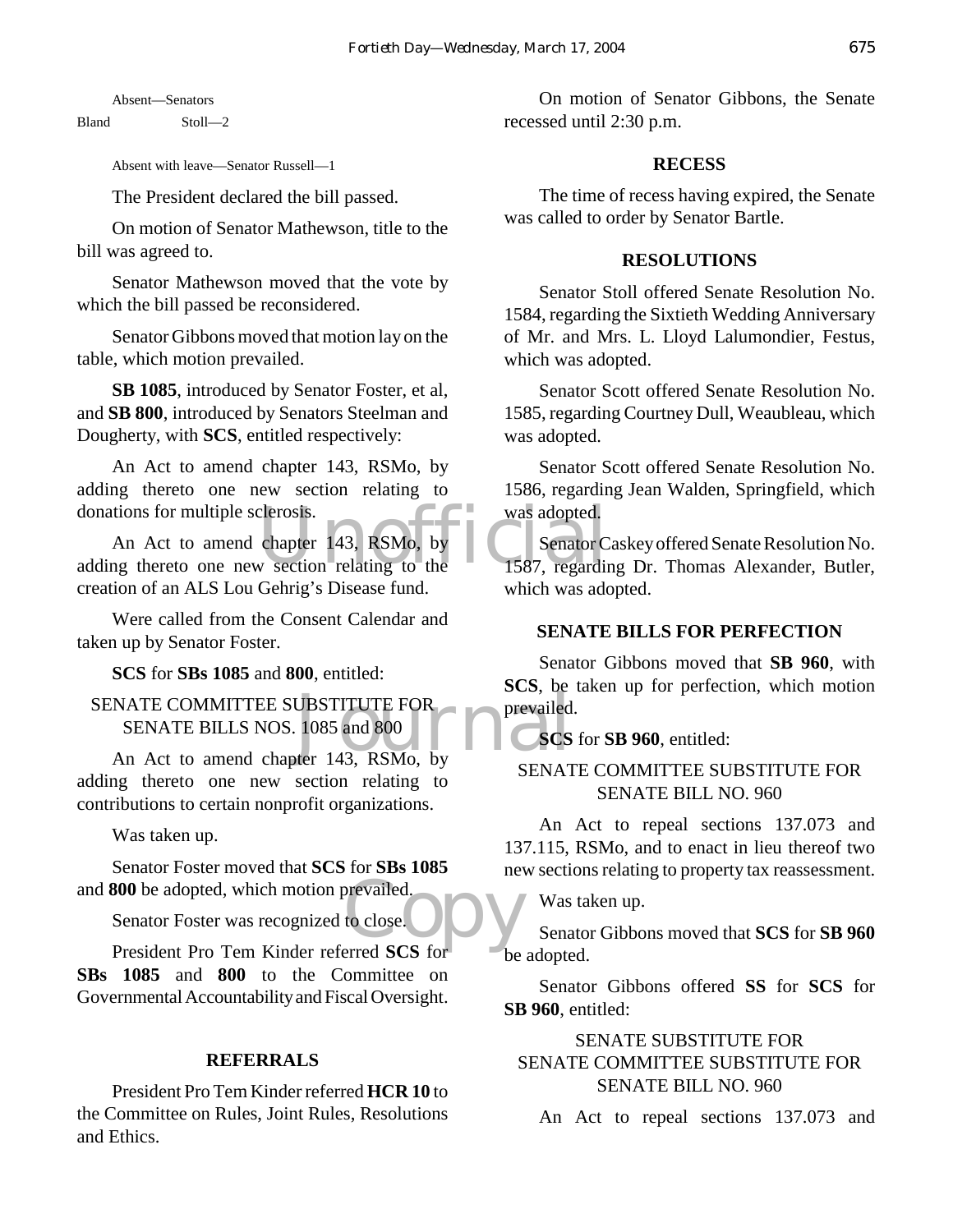137.115, RSMo, and to enact in lieu thereof two new sections relating to property tax reassessment.

Senator Gibbons moved that **SS** for **SCS** for **SB 960** be adopted.

Senator Griesheimer offered **SA 1**:

# SENATE AMENDMENT NO. 1

Amend Senate Substitute for Senate Committee Substitute for Senate Bill No. 960, Page 1, In the Title, Line 3, by inserting immediately after the word "reassessment" the following: ", with an effective date for a certain section"; and

Further amend said bill, page 24, section 137.115, line 2, by inserting immediately after said line the following:

"**137.122. 1. As used in this section, the following terms shall mean:**

Following terms shall mean:<br>
(1) "Depreciable tangible personal property", tangible personal property that is<br>
property that is<br>
third percent subject to the motor vehicle registration<br>provisions of chapter 301, RSMo, or property<br>assessed by the state tax commission pursuant<br>discussion of the 151 152 155 contract in 137,922 **(1) "Depreciable tangible personal used in a trade or business or used for the production of income and that has a determinable life of longer than one year. Depreciable tangible personal property shall not include livestock, farm machinery, property provisions of chapter 301, RSMo, or property assessed by the state tax commission pursuant to chapters 151, 153, 155, or section 137.022, and sections 137.1000 to 137.1030, RSMo;**

separately purchased; in the case of separately<br>
stated or separately purchased installation<br>
costs, all costs for installation that are essential **(2) "Functional installation costs", all costs for installation if such costs are included in the purchase price and are not separately stated or stated or separately purchased installation costs, all costs for installation that are essential to the functionality of the property, or that make it minimally ready for use. The term does not include cost for installation that add to the property in a purely operational manner;**

**(3) "Installed fair market value", the estimated amount, expressed in terms of money, that may reasonably be expected for an installed property in an exchange between a**

**willing buyer and a willing seller, with equity to both, neither under any compulsion to buy or sell, and both fully aware of all relevant facts, including the original cost and freight costs, as of the date of assessment;**

**(4) "Original cost", the purchase price paid by the taxpayer for an item of depreciable tangible personal property, including freight charges and functional installation costs, and specifically excluding any taxes on such property;**

**(5) "True value in money", as such term is applied to depreciable tangible personal property owned by the taxpayer, or under the taxpayer's care, charge, or management, and taxable in this state, shall mean the installed fair market value.**

**2. Depreciable tangible personal property shall be a separate subclass of tangible personal property and assessed at thirty-three and onethird percent of its true value in money. The "value" for tax purposes of depreciable tangible personal property, in compliance with article X, section 4(b), and under the authority of article X, section 3, of the Constitution of Missouri, shall be its value as determined by the method set forth in this section.**

**3. On or before January 31 of the assessment year, the assessor shall supply forms that are approved by the state tax commission to those required in subsection 4 to submit lists of depreciable tangible personal property. Such forms shall require the name and current address of the person required to file, a description of the depreciable tangible personal property, its asset class, the year acquired, the recovery period, the original cost, the depreciation class, the property's value, and any other information the assessor deems important in assessing such property.**

**4. All owners of taxable depreciable tangible personal property and all persons holding such property under their care, charge, or management, must submit depreciable tangible personal property lists to the assessor**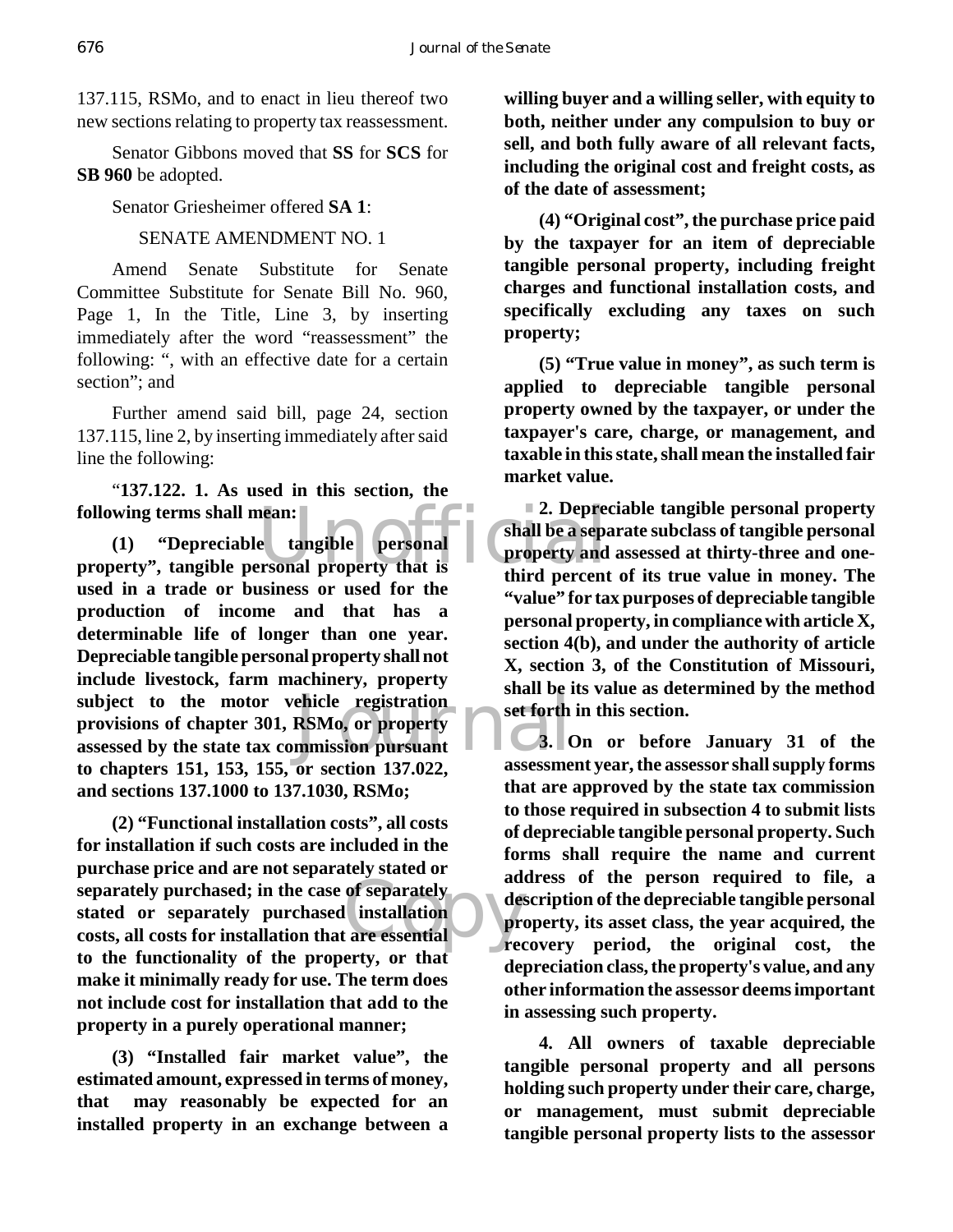**on forms supplied by the assessor. Such lists must be completed and submitted with the same oath, affirmation, or certification requirements and within the same time frame and subject to the same omitted personal property provisions and penalties for late or fraudulent filing as provided by law for other personal property.**

**5. The assessor shall review the information supplied by property owners or holders and any other information at the assessor's disposal and assure, by any necessary amendments based upon the best information available, that the depreciable tangible personal property is valued properly.**

Modified Accelerated Cost Recovery System life<br>
tables or their successors and applying those<br>
class lives to the following depreciation **6. To implement the provisions of this subsection, the assessor shall value depreciable tangible personal property by applying the class life of property as set out in the federal Modified Accelerated Cost Recovery System life tables or their successors and applying those schedule:**

| Year                    |       |       |   | <b>Recovery Period in Years</b> |             |                               | $229$ becape<br>and is 1    |
|-------------------------|-------|-------|---|---------------------------------|-------------|-------------------------------|-----------------------------|
|                         | 3     | 5     | 7 | 10                              | 15          | 20                            | 137.115.                    |
| $\mathbf{1}$            | 75.00 | 85.00 |   | 89.29 92.50 95.00               |             | 96.25                         | be rebut<br>convinci        |
| $\overline{2}$          | 37.50 |       |   |                                 |             | 59.50 70.16 78.62 85.50 89.03 | valuation                   |
| $\mathbf{3}$            | 12.50 |       |   | 41.65 55.13 66.83 76.95 82.35   |             |                               | value as                    |
| $\overline{\mathbf{4}}$ | 5.00  | 24.99 |   | 42.88 56.81 69.25 76.18         |             |                               | Secti                       |
| 5                       |       | 10.00 |   | 30.63 48.07 62.32 70.46         |             |                               | become e                    |
| 6                       |       |       |   | 18.38 39.33 56.09               |             | 65.18                         | Furth<br>according          |
| 7                       |       |       |   | 10.00 30.59 50.19 60.29         |             |                               | Sena                        |
| 8                       |       |       |   | 21.85                           | 44.29 55.77 |                               | amendme                     |
| 9                       |       |       |   | 15.00                           |             | 38.38 51.31                   | Sena                        |
| 10                      |       |       |   |                                 | 32.48       | 46.85                         | <b>SB</b> 960,<br>prevailed |
| 11                      |       |       |   |                                 | 26.57       | 42.38                         | On r                        |
| 12                      |       |       |   |                                 | 20.67       | 37.92                         | for SB 9                    |
| 13                      |       |       |   |                                 | 15.00       | 33.46                         | and order                   |
| 14                      |       |       |   |                                 |             | 29.00                         | Sena                        |
| 15                      |       |       |   |                                 |             | 24.54                         | SCS, and<br>called fro      |

$$
17 \hspace{5.5cm} 20.00
$$

**Depreciable tangible personal property in all recovery periods shall continue in subsequent years to have the depreciation factor last listed in the appropriate column so long as it is owned or held by the taxpayer.**

**7. The state tax commission shall study and analyze the values established by this method of assessment and in every odd-numbered year make recommendations to the joint committee on tax policy pertaining to any changes in this methodology, if any, that are warranted.**

**8. Notwithstanding any provisions to the contrary, in all hearings before the local boards of equalization and the state tax commission, there shall be a presumption that the value derived utilizing the depreciation and valuation tables developed and approved by the state tax commission for the valuation of depreciable tangible personal property is value under article X, section 4(b) of the Constitution of Missouri and is true value in money under section 137.115. This presumption of correct value shall be rebuttable by the presentation of clear and convincing evidence that the depreciation and valuation factors do not correctly represent value as herein defined.**

Section B. Section 137.122 of this act shall become effective January 1, 2005."

Further amend the title and enacting clause accordingly.

Senator Griesheimer moved that the above amendment be adopted, which motion prevailed.

Senator Gibbons moved that **SS** for **SCS** for **SB 960**, as amended, be adopted, which motion prevailed.

On motion of Senator Gibbons, **SS** for **SCS** for **SB 960**, as amended, was declared perfected and ordered printed.

Senator Shields moved that **SB 1122**, with **SCS**, and **SS** for **SCS**, as amended (pending), be called from the Informal Calendar and again taken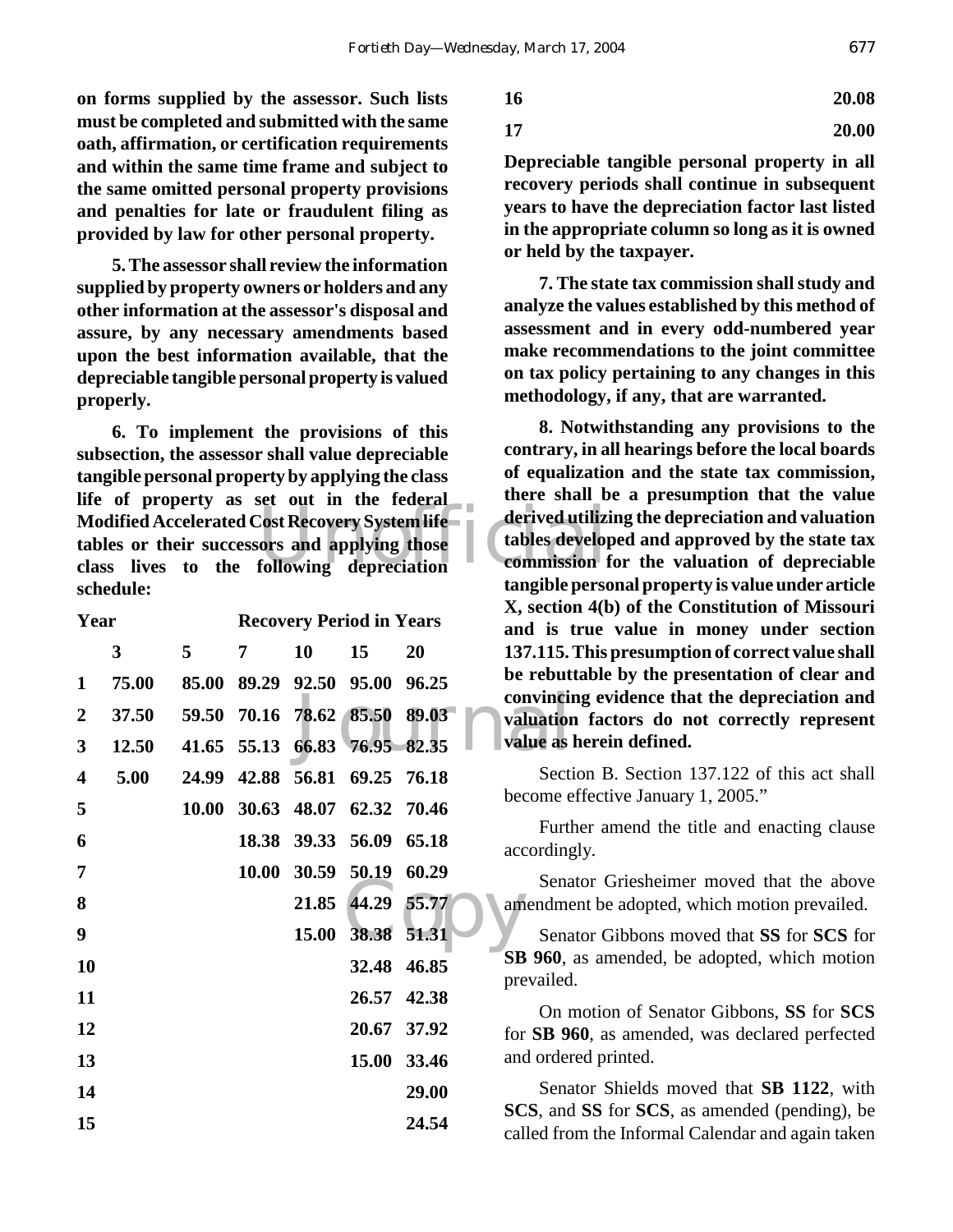up for perfection, which motion prevailed.

**SS** for **SCS** for **SB 1122**, as amended, was again taken up.

Senator Shields offered **SS** for **SS** for **SCS** for **SB 1122**, entitled:

### SENATE SUBSTITUTE FOR SENATE SUBSTITUTE FOR SENATE COMMITTEE SUBSTITUTE FOR SENATE BILL NO. 1122

An Act to repeal sections 332.051, 332.071, 332.081, 332.111, 332.121, and 334.100, RSMo, and to enact in lieu thereof seven new sections relating to professional licensing, with penalty provisions.

Senator Shields moved that **SS** for **SS** for **SCS** for **SB 1122** be adopted.

Senator Dougherty offered **SA 1**:

SENATE AMENDMENT NO. 1

Senator Dougnerty offered SA 1:<br>
SENATE AMENDMENT NO. 1<br>
Amend Senate Substitute for Senate Substitute<br>
FOR SEN for Senate Committee Substitute for Senate Bill No. 1122, Page 8, Section 332.081, Line 10, by inserting after the word "to" the following: "**a hospital licensed pursuant to chapter 197, RSMo, that provides care and treatment only to children under the age of eighteen,**"; and

ghteen,"; and<br>by inserting after the<br>hildren's hospital,". Further amend line 26, by inserting after the word "such" the following: "**children's hospital,**".

Senator Dougherty moved that the above amendment be adopted, which motion prevailed.

Senator Quick offered **SA 2**:

SENATE AMENDMENT NO. 2

Amend Senate Substitute for Senate Substitute<br>for Senate Committee Substitute for Senate Bill<br>No. 1122, Page 7, Section 332.081, Line 19, by Amend Senate Substitute for Senate Substitute for Senate Committee Substitute for Senate Bill inserting after all of said line the following:

"**(e) Governmental entities, including county health departments;**"; and reletter remaining paragraphs accordingly; and further amend said section, page 8, lines 23-25, by striking all of said lines and inserting in lieu thereof the following: "**within the scope of his or her license or registration. Nothing in this subsection** **shall**"; and further amend said bill and section, page 10, line 12, by inserting after "(42 U.S.C. 1396d(1))" the following: "**or governmental entities, including county health departments**".

Senator Quick moved that the above amendment be adopted, which motion prevailed.

Senator Quick offered **SA 3**, which was read:

SENATE AMENDMENT NO. 3

Amend Senate Substitute for Senate Substitute for Senate Committee Substitute for Senate Bill No. 1122, Page 8, Section 332.081, Line 4, by striking the words "shall only" and insert in lieu thereof: "**may**".

Senator Quick moved that the above amendment be adopted.

Senator Shields offered **SSA 1** for **SA 3**, which was read:

# SENATE SUBSTITUTE AMENDMENT NO. 1 FOR SENATE AMENDMENT NO. 3

Amend Senate Substitute for Senate Substitute for Senate Committee Substitute for Senate Bill No. 1122, Page 8, Section 332.081, Line 4, by striking the word "shall" and insert in lieu thereof: "**may**".

Senator Shields moved that the above substitute amendment be adopted, which motion prevailed.

Senator Quick offered **SA 4**, which was read:

### SENATE AMENDMENT NO. 4

Amend Senate Substitute for Senate Substitute for Senate Committee Substitute for Senate Bill No. 1122, Page 8, Section 332.081, Line 7, by inserting at the end of said line the following: "**all**".

Senator Quick moved that the above amendment be adopted, which motion prevailed.

Senator Shields moved that **SS** for **SS** for **SCS** for **SB 1122**, as amended, be adopted, which motion prevailed.

On motion of Senator Shields, **SS** for **SS** for **SCS** for **SB 1122**, as amended, was declared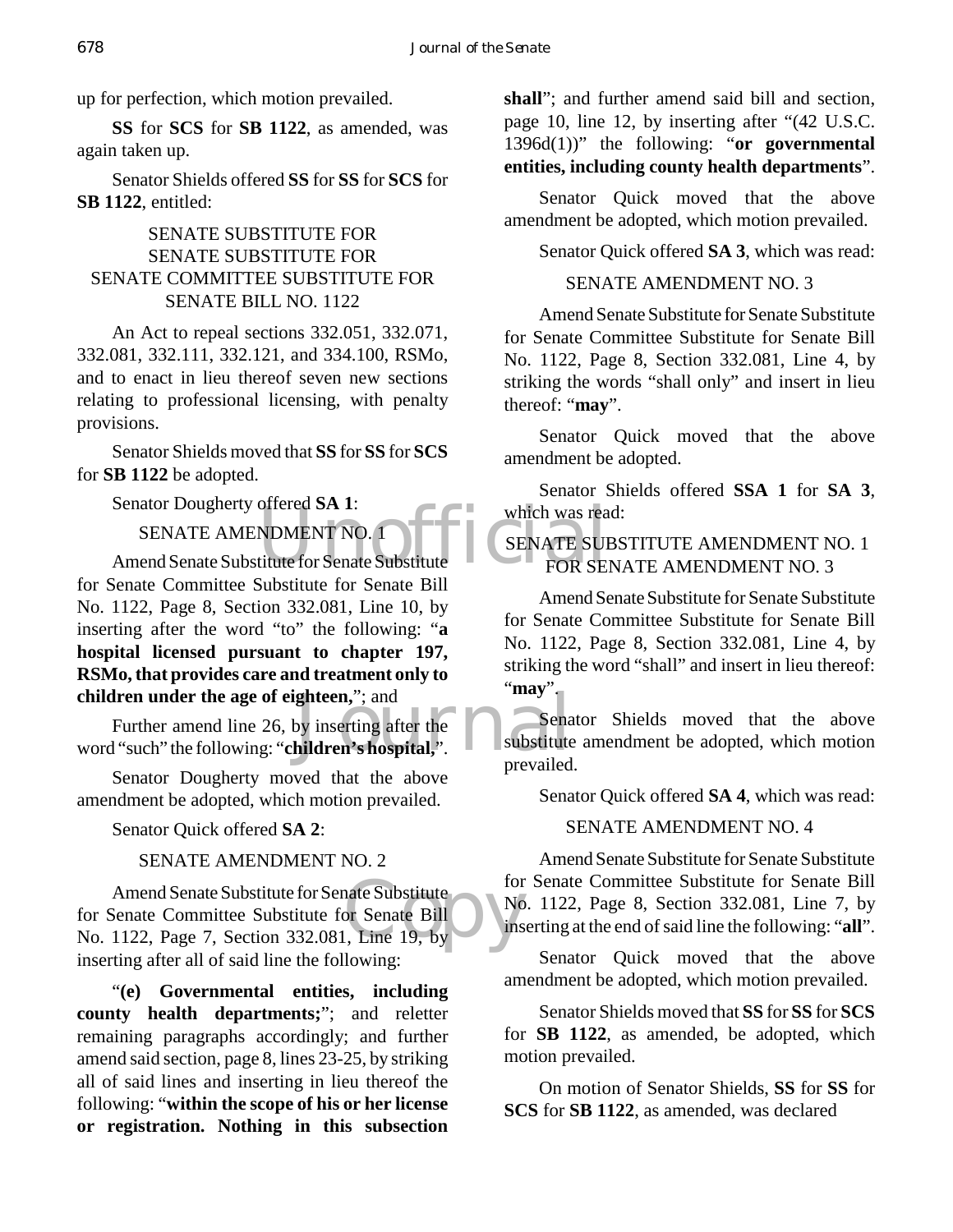perfected and ordered printed.

At the request of Senator Dolan, **SB 1233**, **SB 840** and **SB 1043**, with **SCS**, were placed on the Informal Calendar.

**SB 710**, with **SCS**, was placed on the Informal Calendar.

At the request of Senator Caskey, **SB 1220** with **SCS**, was placed on the Informal Calendar.

**SB 738** and **SB 790**, with **SCS**, were placed on the Informal Calendar.

# **THIRD READING OF SENATE BILLS**

**SB 884**, introduced by Senator Klindt, entitled:

An Act to amend chapter 3, RSMo, by adding thereto one new section relating to the duties of the revisor of statutes.

e Consent Calendar and Nodler Was called from the Consent Calendar and taken up.

On motion of Senator Klindt, **SB 884** was read the 3rd time and passed by the following vote:

ilders Clemens Quick<br>
Dugherty Foster Cross<br>
The Cross Contract Contract Contract Contract Contract Contract Contract Contract Contract Contract Contract Contract Contract Contract Contract Contract Contract Contract Contr YEAS—Senators Bartle Bray Callahan Caskey Cauthorn Champion Childers Clemens Days Dolan Dougherty Foster Gibbons Goode Griesheimer Gross Jacob Kennedy Kinder Klindt Loudon Mathewson Nodler Ouick Scott Shields Steelman Vogel Wheeler Yeckel—30

NAYS—Senators—None

```
Absent—Senators
Bland Coleman Stoll-
```
Absent with leave—Senator Russell—1

The President declared the bill passed.

On motion of Senator Klindt, title to the bill was agreed to.

Senator Klindt moved that the vote by which the bill passed be reconsidered.

Senator Gibbons moved that motion lay on the table, which motion prevailed.

**SB 768**, introduced by Senator Nodler, entitled:

An Act to repeal section 174.453, RSMo, and to enact in lieu thereof one new section relating to qualifications for the board of governors of Missouri Southern State University-Joplin.

Was called from the Consent Calendar and taken up.

On motion of Senator Nodler, **SB 768** was read the 3rd time and passed by the following vote:

| YEAS-Senators  |              |                |           |
|----------------|--------------|----------------|-----------|
| Bartle         | <b>Bland</b> | <b>Bray</b>    | Callahan  |
| Caskey         | Cauthorn     | Champion       | Childers  |
| <b>Clemens</b> | Coleman      | Days           | Dolan     |
| Dougherty      | Foster       | Gibbons        | Goode     |
| Griesheimer    | Gross        | Jacob          | Kennedy   |
| Kinder         | Klindt       | Loudon         | Mathewson |
| Nodler         | Scott        | <b>Shields</b> | Steelman  |
| Vogel          | Wheeler      | $Yeckel$ —31   |           |

NAYS—Senators—None

Absent—Senators Quick Stoll—2

Absent with leave—Senator Russell—1

The President declared the bill passed.

On motion of Senator Nodler, title to the bill was agreed to.

Senator Nodler moved that the vote by which the bill passed be reconsidered.

Copy the Senator Gibbons moved that motion lay on the table, which motion prevailed.

> **SB 1111**, introduced by Senator Klindt, entitled:

> An Act to repeal section 488.429, RSMo, and to enact in lieu thereof one new section relating to law library funds.

> Was called from the Consent Calendar and taken up.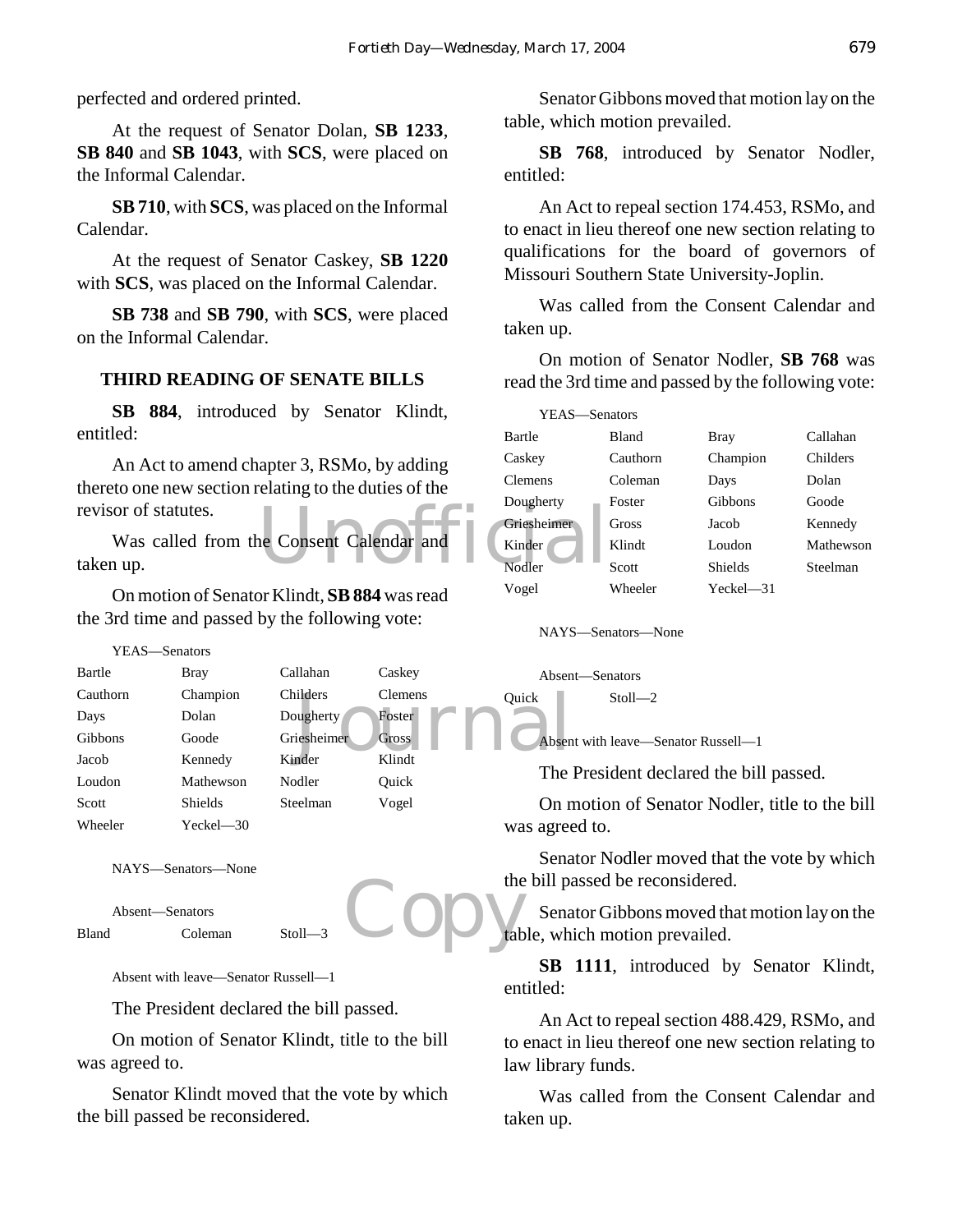On motion of Senator Klindt, **SB 1111** was read the 3rd time and passed by the following vote:

| YEAS—Senators  |              |          |                |
|----------------|--------------|----------|----------------|
| Bartle         | <b>Bland</b> | Bray     | Callahan       |
| Caskey         | Cauthorn     | Champion | Childers       |
| <b>Clemens</b> | Coleman      | Days     | Dolan          |
| Dougherty      | Foster       | Gibbons  | Goode          |
| Griesheimer    | Gross        | Jacob    | Kennedy        |
| Kinder         | Klindt       | Loudon   | Mathewson      |
| Nodler         | Ouick        | Scott    | <b>Shields</b> |
| Steelman       | Vogel        | Wheeler  | $Yeckel$ $-32$ |

NAYS—Senators—None

Absent—Senator Stoll—1

Absent with leave—Senator Russell—1

The President declared the bill passed.

On motion of Senator Klindt, title to the bill<br>agreed to.<br>Senator Klindt moved that the vote by which<br>Senator Klindt moved that the vote by which was agreed to.

Senator Klindt moved that the vote by which the bill passed be reconsidered.

Senator Gibbons moved that motion lay on the table, which motion prevailed.

**SB 1064**, introduced by Senators Scott and Clemens, entitled:

488.2205, RSMo, and<br>w section relating to An Act to repeal section 488.2205, RSMo, and to enact in lieu thereof one new section relating to court costs.

Was called from the Consent Calendar and taken up by Senator Scott.

Wing vote:<br>Callahan<br>Callahan On motion of Senator Scott, **SB 1064** was read the 3rd time and passed by the following vote:

#### YEAS—Senators

| Bartle         | <b>Bland</b>   | <b>Bray</b> | Callahan    |
|----------------|----------------|-------------|-------------|
| Caskey         | Cauthorn       | Champion    | Childers    |
| <b>Clemens</b> | Coleman        | Days        | Dolan       |
| Dougherty      | Foster         | Gibbons     | Griesheimer |
| Gross          | Kennedy        | Kinder      | Klindt      |
| Loudon         | Mathewson      | Nodler      | Ouick       |
| Scott          | <b>Shields</b> | Steelman    | Vogel       |
| Wheeler        | Yeckel—30      |             |             |

NAYS—Senators—None

Absent—Senators Goode Jacob Stoll—3

Absent with leave—Senator Russell—1

The President declared the bill passed.

On motion of Senator Scott, title to the bill was agreed to.

Senator Scott moved that the vote by which the bill passed be reconsidered.

Senator Gibbons moved that motion lay on the table, which motion prevailed.

**SB 974**, with **SCS**, introduced by Senator Dougherty, entitled:

An Act to amend chapter 538, RSMo, by adding thereto one new section relating to suits against health care providers who provide medical evaluations.

Was called from the Consent Calendar and taken up.

**SCS** for **SB 974**, entitled:

# SENATE COMMITTEE SUBSTITUTE FOR SENATE BILL NO. 974

An Act to repeal section 105.711, RSMo, and to enact in lieu thereof one new section relating to suits against health care providers who provide medical evaluations.

Was taken up.

Senator Dougherty moved that **SCS** for **SB 974** be adopted, which motion prevailed.

On motion of Senator Dougherty, **SCS** for **SB 974** was read the 3rd time and passed by the following vote:

| YEAS—Senators  |              |             |           |
|----------------|--------------|-------------|-----------|
| Bartle         | <b>Bland</b> | <b>Bray</b> | Callahan  |
| Caskey         | Cauthorn     | Champion    | Childers  |
| <b>Clemens</b> | Coleman      | Days        | Dolan     |
| Dougherty      | Foster       | Gibbons     | Goode     |
| Griesheimer    | Gross        | Jacob       | Kennedy   |
| Kinder         | Klindt       | Loudon      | Mathewson |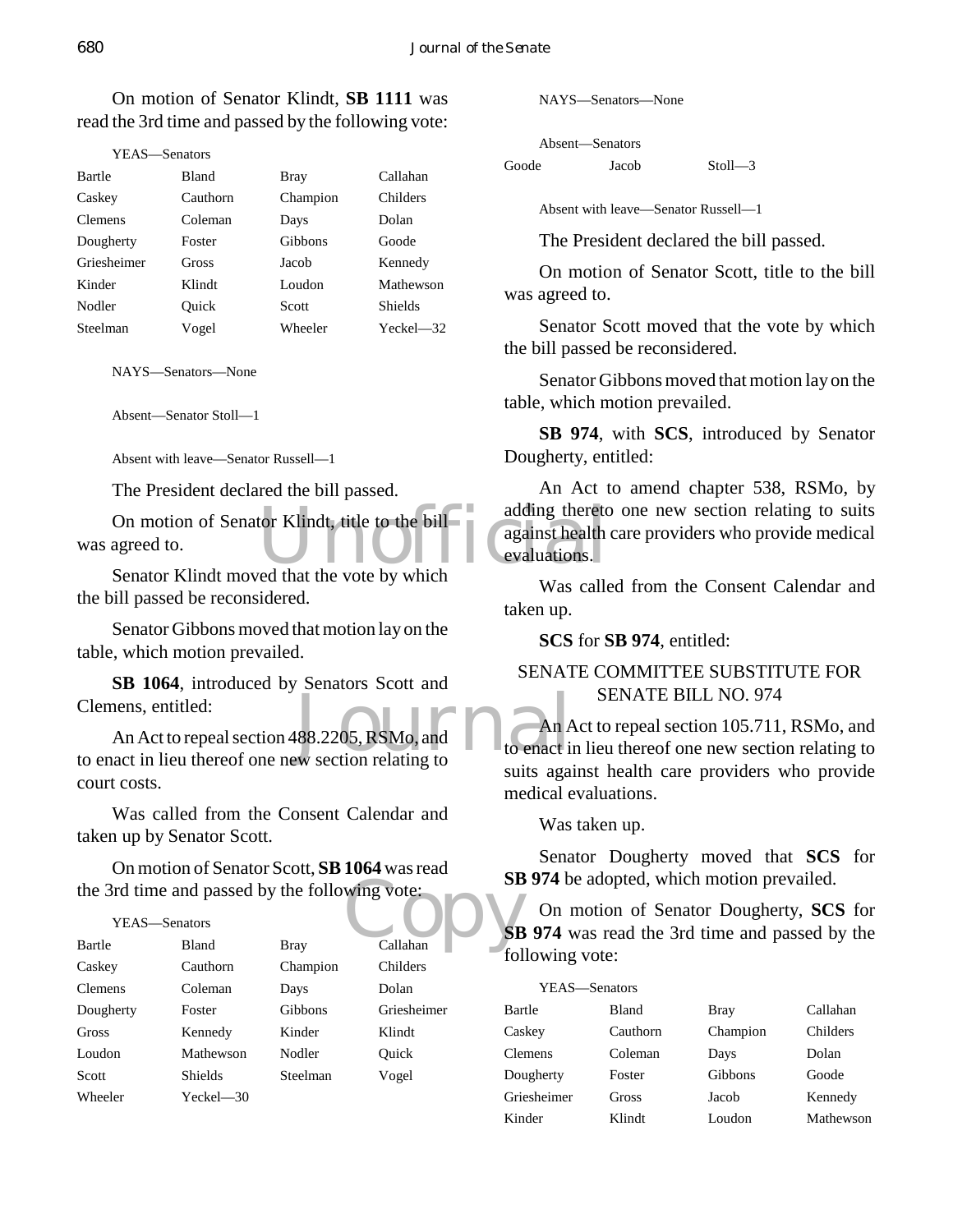| Nodler   | Ouick | Scott   | Shields       |
|----------|-------|---------|---------------|
| Steelman | Vogel | Wheeler | $Yeckel - 32$ |

NAYS—Senators—None

Absent—Senator Stoll—1

Absent with leave—Senator Russell—1

The President declared the bill passed.

On motion of Senator Dougherty, title to the bill was agreed to.

Senator Dougherty moved that the vote by which the bill passed be reconsidered.

Senator Gibbons moved that motion lay on the table, which motion prevailed.

**SB 1130**, introduced by Senator Scott, entitled:

Cauthorn<br>
vo new sections relating to<br>
issions An Act to repeal section 251.440, RSMo, and to enact in lieu thereof two new sections relating to regional planning commissions.

Was called from the Consent Calendar and taken up.

On motion of Senator Scott, **SB 1130** was read the 3rd time and passed by the following vote:

#### YEAS—Senators

|                | $\frac{1}{2}$ and $\frac{1}{2}$ and $\frac{1}{2}$ and $\frac{1}{2}$ and $\frac{1}{2}$ and $\frac{1}{2}$ and $\frac{1}{2}$ and $\frac{1}{2}$ are $\frac{1}{2}$ |             |                | . <b>. .</b> . |
|----------------|---------------------------------------------------------------------------------------------------------------------------------------------------------------|-------------|----------------|----------------|
| YEAS-Senators  |                                                                                                                                                               |             |                |                |
| Bartle         | Bland                                                                                                                                                         | <b>Bray</b> | Callahan       | Absen          |
| Caskey         | Cauthorn                                                                                                                                                      | Champion    | Childers       | <b>Bland</b>   |
| <b>Clemens</b> | Coleman                                                                                                                                                       | Days        | Dolan          |                |
| Dougherty      | Foster                                                                                                                                                        | Gibbons     | Goode          | Absen          |
| Griesheimer    | Gross                                                                                                                                                         | Jacob       | Kennedy        | The            |
| Kinder         | Klindt                                                                                                                                                        | Loudon      | Mathewson      | On n           |
| Nodler         | Russell                                                                                                                                                       | Scott       | <b>Shields</b> |                |
| Steelman       | Stoll                                                                                                                                                         | Vogel       | Wheeler        | was agree      |
| $Yeckel - 33$  |                                                                                                                                                               |             |                | Sena           |
|                |                                                                                                                                                               |             |                | the bill pa    |
|                | $\sim$ $\sim$                                                                                                                                                 |             |                |                |

NAYS—Senators—None

Absent—Senator Quick—1

Absent with leave—Senators—None

The President declared the bill passed.

On motion of Senator Scott, title to the bill was agreed to.

Senator Scott moved that the vote by which the bill passed be reconsidered.

Senator Gibbons moved that motion lay on the table, which motion prevailed.

**SB 1055**, introduced by Senators Bartle and Wheeler, entitled:

An Act to repeal section 86.690, RSMo, and to enact in lieu thereof one new section relating to civilian employees' retirement system of the police department of Kansas City.

Was called from the Consent Calendar and taken up by Senator Wheeler.

On motion of Senator Wheeler, **SB 1055** was read the 3rd time and passed by the following vote:

| YEAS—Senators |          |           |                |
|---------------|----------|-----------|----------------|
| Bartle        | Bray     | Callahan  | Caskey         |
| Cauthorn      | Champion | Childers  | <b>Clemens</b> |
| Coleman       | Days     | Dolan     | Dougherty      |
| Foster        | Gibbons  | Goode     | Griesheimer    |
| Gross         | Jacob    | Kennedy   | Kinder         |
| Klindt        | Loudon   | Mathewson | Nodler         |
| Russell       | Scott    | Shields   | Steelman       |
| Stoll         | Vogel    | Wheeler   | $Yechel = 32$  |

NAYS—Senators—None

Absent—Senators

Absent with leave—Senators—None

Ouick—2

The President declared the bill passed.

On motion of Senator Wheeler, title to the bill was agreed to.

Senator Wheeler moved that the vote by which the bill passed be reconsidered.

Senator Gibbons moved that motion lay on the table, which motion prevailed.

#### **SENATE BILLS FOR PERFECTION**

Senator Kinder moved that **SB 1371**, with **SCS**, be taken up for perfection, which motion prevailed.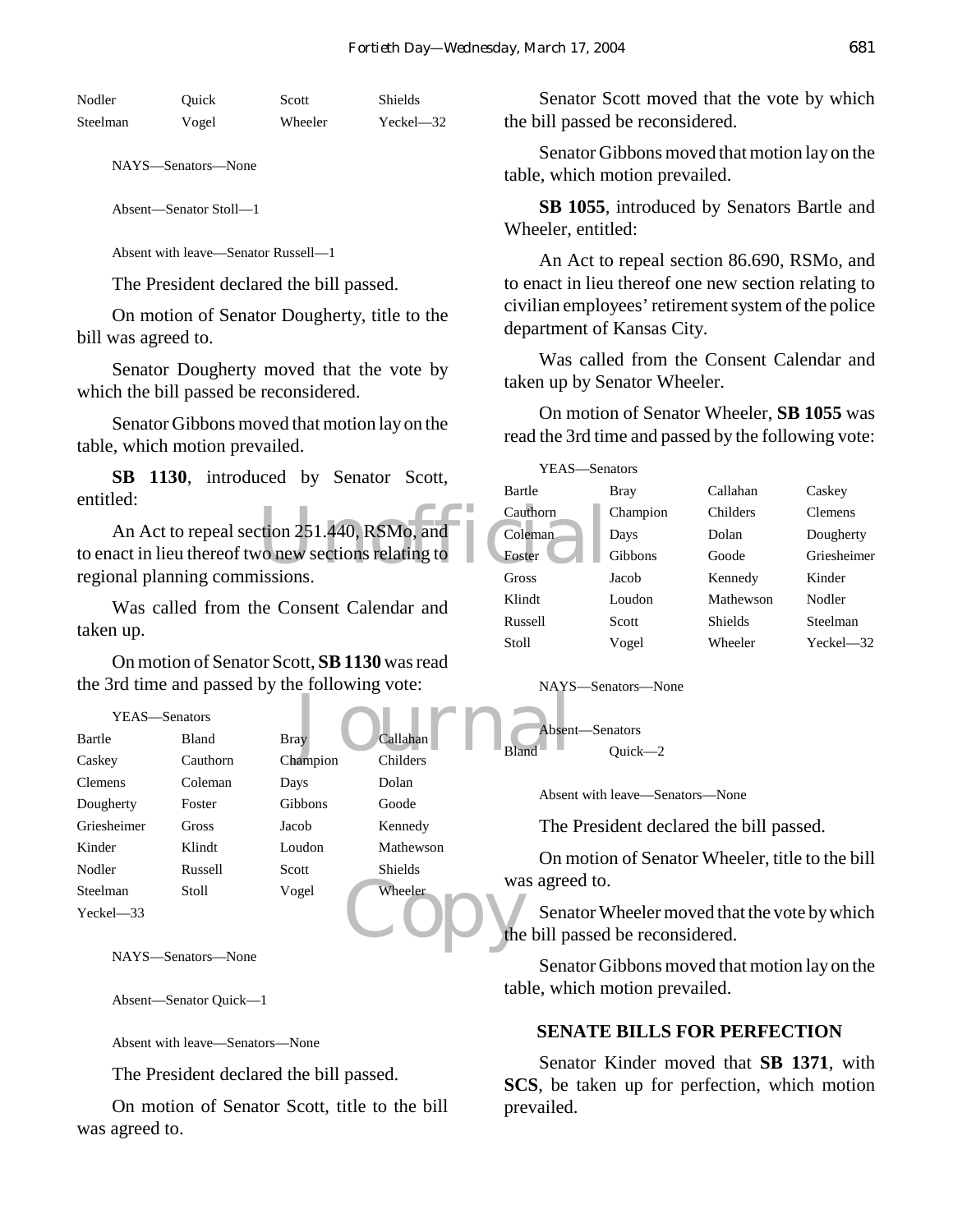# **SCS** for **SB 1371**, entitled:

# SENATE COMMITTEE SUBSTITUTE FOR SENATE BILL NO. 1371

An Act to repeal section 208.574, RSMo, and to enact in lieu thereof five new sections relating to the coordination of benefits for the Medicare Prescription Drug, Improvement and Modernization Act of 2003, with a termination date for a certain section.

Was taken up.

Senator Kinder moved that **SCS** for **SB 1371** be adopted.

Senator Kinder offered **SS** for **SCS** for **SB 1371**, entitled:

# SENATE SUBSTITUTE FOR SENATE COMMITTEE SUBSTITUTE FOR SENATE BILL NO. 1371

SENATE BILL NO. 1371 the Missouri<br>
208.574, RSMo, and to enact in lieu thereof seven 2. Admi An Act to repeal sections 208.568 and new sections relating to the coordination of benefits for the Medicare Prescription Drug, Improvement and Modernization Act of 2003, with a termination date for a certain section.

Senator Kinder moved that **SS** for **SCS** for **SB 1371** be adopted.

drug utility of the SS for SCS for the system, a system, a system, a Senator Kinder offered **SS** for **SS** for **SCS** for **SB 1371**, entitled:

# SENATE SUBSTITUTE FOR SENATE SUBSTITUTE FOR SENATE COMMITTEE SUBSTITUTE FOR SENATE BILL NO. 1371

208.568 and<br>thereof seven<br>ordination of cov An Act to repeal sections 208.568 and 208.574, RSMo, and to enact in lieu thereof seven new sections relating to the coordination of benefits for the Medicare Prescription Drug, Improvement and Modernization Act of 2003, with a termination date for a certain section.

Senator Kinder moved that **SS** for **SS** for **SCS** for **SB 1371** be adopted.

Senator Foster offered **SA 1**:

SENATE AMENDMENT NO. 1

Amend Senate Substitute for Senate Substitute

for Senate Committee Substitute for Senate Bill No. 1371, Page 1, Section A, Line 4, of said page, by inserting after all of said line the following:

 "208.556. 1. There is hereby established the "Missouri Senior Rx Program" within the division of aging in the department of health and senior services to help defray the costs of prescription drugs for elderly Missouri residents. The division shall provide technical assistance to the commission for the administration and implementation of the program. The commission shall solicit requests for proposals from private contractors for the third-party administration of the program; except that, the commission shall either administer the rebate program established in section 208.565 or contract with the division of medical services for such rebate program. The program shall be governed by the commission for the Missouri Senior Rx program established in section 208.553.

2. Administration of the program shall include, but not be limited to, devising program applications, enrolling participants, administration of prescription drug benefits, and implementation of cost-control measures, including such strategies as disease management programs, early refill edits, drug utilization review which includes retroactive approval systems, fraud and abuse detection system, and auditing programs. The commission shall select a responsive, cost-effective bid from the requests for proposal; however, if no responsive, cost-effective bids are received, the program shall be administered collaboratively by the department of health and senior services and the department of social services.

3. Prescription drug benefits shall not include coverage of the following drugs or classes of drugs, or their medical uses:

(1) Agents when used for anorexia or weight gain;

(2) Agents when used to promote fertility;

(3) Agents when used for cosmetic purposes or hair growth;

(4) Agents when used for the symptomatic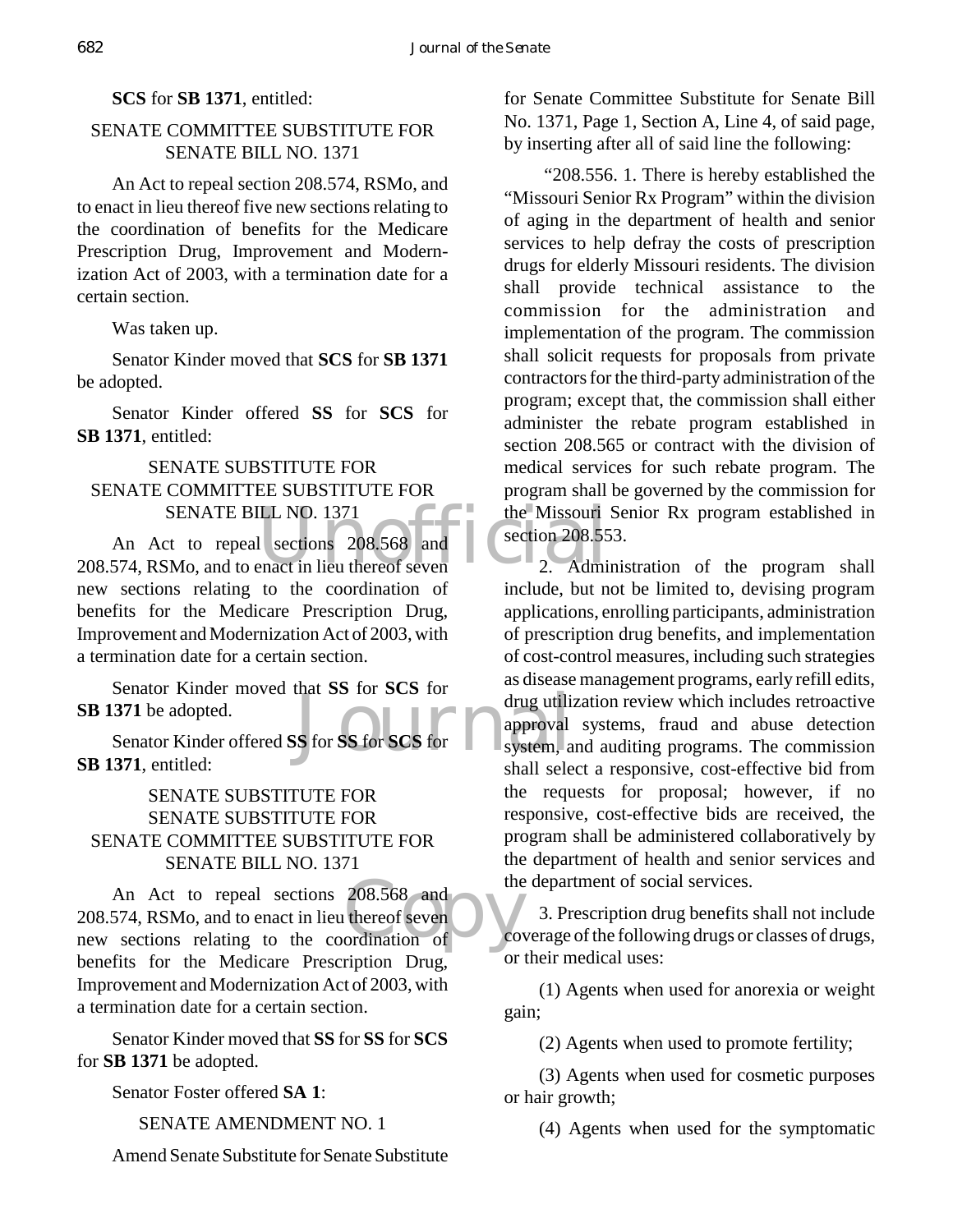(5) Agents when used to promote smoking cessation;

(6) Prescription vitamins and mineral products, except prenatal vitamins and fluoride preparations;

(7) Nonprescription drugs;

(8) Covered outpatient drugs which the manufacturer seeks to require as a condition of sale that associated tests or monitoring services be purchased exclusively from the manufacturer or its designee;

(9) Barbiturates;

(10) Benzodiazepines.

any Missouri resident sixty-five years of age or<br>older, who has not had access to<br>employer-subsidized health care insurance that Dy measure 4. Subject to appropriations, available funds and other cost-control measures authorized herein, older, who has not had access to employer-subsidized health care insurance that offers a pharmacy benefit for six months prior to application, who is not currently ineligible pursuant to subsection 8 of this section:

ollars for a married<br>te in the program; or plan, as<br>dincome at or below (1) Who has a household income at or below twelve thousand dollars for an individual or at or below seventeen thousand dollars for a married couple is eligible to participate in the program; or

(2) Who has a household income at or below seventeen thousand dollars for an individual or at or below twenty-three thousand dollars for a married couple is eligible to participate in the program.

a may restrict be been<br>sort to obtain (3) However, the commission may restrict income eligibility limits as a last resort to obtain program cost control.

5. The commission shall have the authority to set and adjust coinsurance, deductibles and enrollment fees at different amounts pursuant to subdivisions (1) and (2) of subsection 4 of this section as a cost-containment measure.

6. Any person who has retired and received employer-sponsored health insurance while employed, but whose employer does not offer health insurance coverage to retirees shall not be subject to the six-month uninsured requirement.

7. The program established in this section is not an entitlement. Benefits shall be limited to the level supported by the moneys explicitly appropriated pursuant to this section. If in any fiscal year the commission projects that the total cost of the program will exceed the amount currently appropriated for the program, the commission may direct the third-party administrator to implement cost-control measures to reduce the projected cost. Such cost-control measures may include, but are not limited to, increasing the enrollment fees in subsection 12 of this section, the deductibles in subsection 11 of this section, and the coinsurance outlined in subsection 12 of this section. The Missouri Senior Rx program is a payer of last resort. If the federal government establishes a pharmaceutical assistance program that covers program-eligible seniors under Medicare or another program, the Missouri Senior Rx program shall cover only eligible costs not covered by the federal program.

8. Any person who is receiving Medicaid benefits shall not be eligible to participate in the program. The Missouri Senior Rx program is a payer of last resort. If a senior has coverage for pharmaceutical benefits through a health benefit plan, as defined in section 376.1350, RSMo, including a Medicare supplement or Medicare+Choice plan, or through a self-funded employee benefit plan, the Missouri Senior Rx program shall pay only for eligible costs not provided by such coverage. Individuals who have benefits with an actuarial value greater than or equal to the benefits in the program are not eligible for the program.

9. **All** applicants **[**for**] not currently participating in** the program shall submit an **[**annual**] initial** application to the division, or the division's designee, that attests to the age, residence, any third-party health insurance coverage, previous year prescription drug costs, annual household income for an individual or couple, if married, and any other information the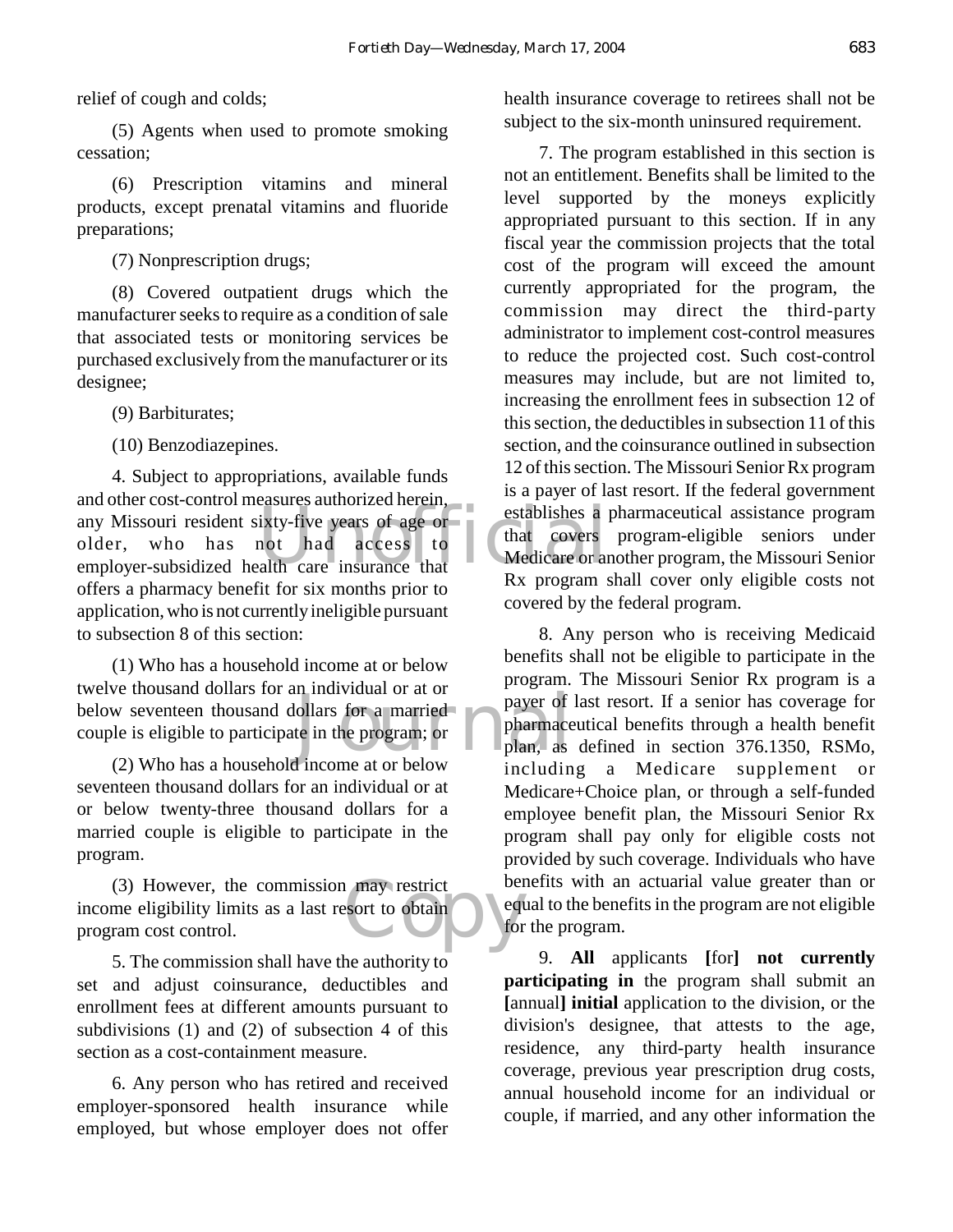commission deems necessary. The third-party administrator shall prescribe the form of the application for **initial** enrollment in the program, which shall be approved by the division. The commission shall develop and implement a means test by which applicants must demonstrate that they meet the income requirement of the program. Information provided by applicants and enrollees pursuant to sections 208.550 to 208.571 is confidential and shall not be disclosed by the commission, the division or any other state agency or contractor therein in any form.

10. Nothing in this section shall be construed as requiring an applicant to accept Medicaid benefits in lieu of participation in this program.

11. The following deductibles shall apply to enrollees in the program:

Exercise that the deductible<br>and dollars, the deductible<br>formulation of the less than two declines aging senior<br>aging senior (1) For an individual with a household income at or below twelve thousand dollars, the deductible shall, in the initial year, not be less than two hundred fifty dollars;

(2) For a married couple with a household income at or below seventeen thousand dollars, the deductible shall, in the initial year, not be less than two hundred fifty dollars for each person;

a household income<br>dollars and seventeen<br>ple shall, in the initial company (3) For an individual with a household income between twelve thousand one dollars and seventeen thousand dollars, the deductible shall, in the initial year, not be less than five hundred dollars; and

(4) For a married couple with a household income between seventeen thousand one dollars and twenty-three thousand dollars, the deductible shall, in the initial year, not be less than five hundred dollars for each person.

division may 12. For prescription drugs, enrollees shall pay a forty percent coinsurance. The division may implement a higher coinsurance at the recommendation of the commission. Such coinsurance may be adjusted annually by the commission and shall be used to reduce the state's cost for the program. In addition, each enrollee with an annual household income at or below twelve thousand dollars for an individual or at or

below seventeen thousand dollars for a married couple shall pay, in the initial year, not less than an annual twenty-five dollar enrollment fee and each enrollee with a household income between twelve thousand one dollars and seventeen thousand dollars for an individual or at or below between seventeen thousand one dollars and twenty-three thousand dollars for a married couple shall pay, in the initial year, not less than an annual thirty-five dollar enrollment fee to offset the administrative costs of the program.

13. The total annual expenditures for each enrollee under this program may be up to but shall not exceed five thousand dollars for each participant.

14. In providing program benefits, the department may enter into a contract with a private individual, corporation or agency to implement the program.

15. The division shall utilize area agencies on aging, senior citizens centers, and other senior-focused entities to provide outreach, enrollment referral assistance, and education services to potentially eligible seniors for the Missouri Senior Rx program. The division and third-party administrators shall be responsible for informing eligible seniors on the availability of and providing information about pharmaceutical company benefits which may be applicable.

16. The commission shall submit quarterly reports to the governor, the senate appropriations committee, the house of representatives budget committee, the speaker of the house of representatives, the president pro tem of the senate, and the division that include:

(1) Quantified data as to the number of program applicants;

(2) An estimate of whether the current rate of expenditures will exceed the existing appropriation for the program in the current fiscal year; and

(3) Information regarding the commission's recommendations for changes to income eligibility, enrollment fees, coinsurance, deductibles, and benefit caps for enrollees in the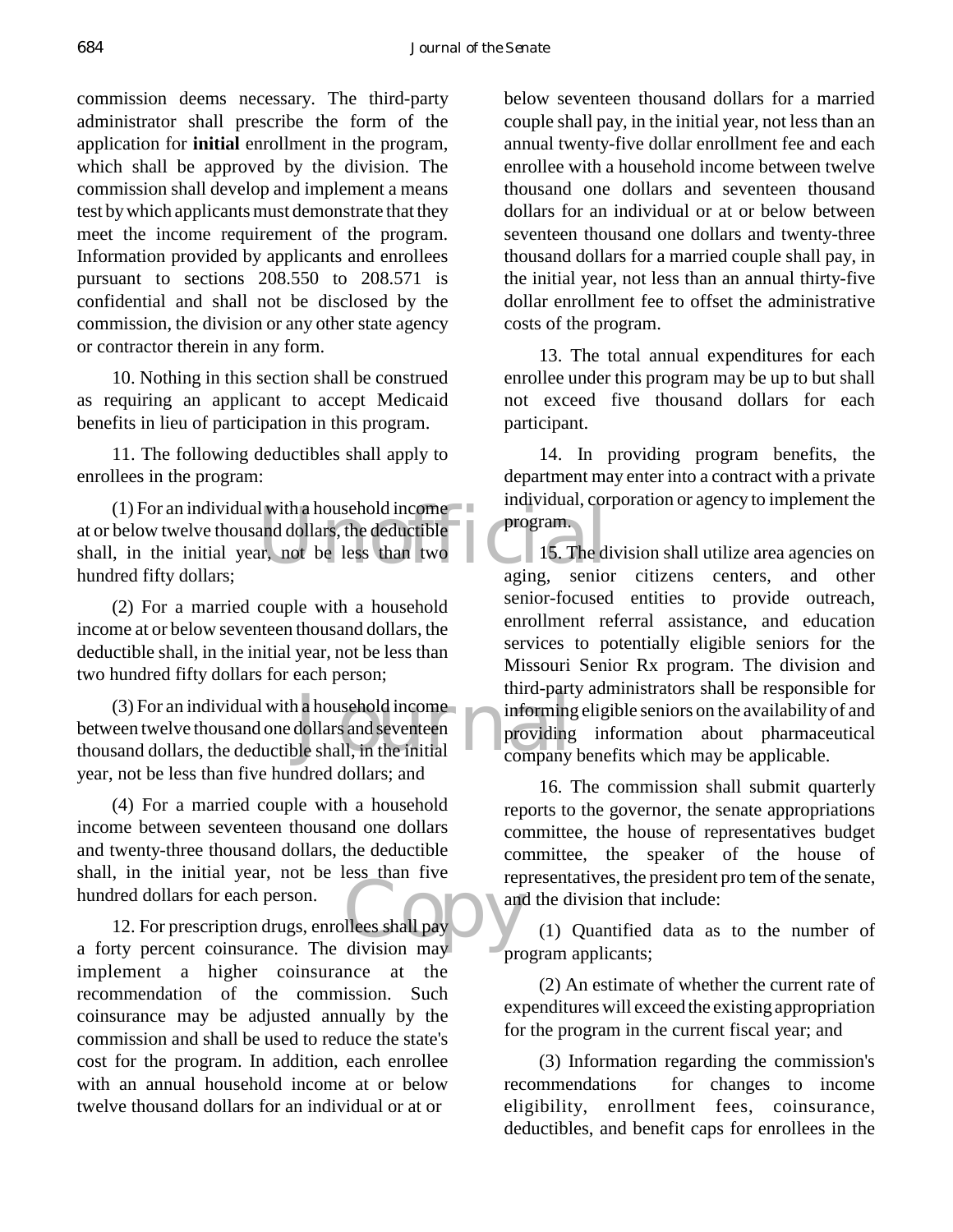#### program.

17. Any rule or portion of a rule, as that term is defined in section 536.010, RSMo, that is created under the authority delegated in sections 208.550 to 208.571 shall become effective only if it complies with and is subject to all of the provisions of chapter 536, RSMo, and, if applicable, section 536.028, RSMo. Sections 208.550 to 208.571 and chapter 536, RSMo, are nonseverable and if any of the powers vested with the general assembly pursuant to chapter 536, RSMo, to review, to delay the effective date or to disapprove and annul a rule are subsequently held unconstitutional, then the grant of rulemaking authority and any rule proposed or adopted after August 28, 2002, shall be invalid and void.

The statements, talsness of permits to be faished<br>
any records, or engages in conduct in an attempt to<br>
defraud the program is guilty of a misdemeanor<br>
and shall forfeit all rights to which he or she may 18. Any person who knowingly makes any false statements, falsifies or permits to be falsified defraud the program is guilty of a misdemeanor and shall forfeit all rights to which he or she may be entitled hereunder.

enforment during an [initial] open enforment<br>
period from [April 1, 2002, through May 30, 2002,<br>
Beginning with the enrollment period for fiscal<br>
year 2004, open enrollment periods for the program division may establish procedures for verifying<br>a current enrollee's continued eligibility for the<br>program under section 208.556. 208.559. 1. **[**The Missouri Senior Rx program shall be operational no later than July 1, 2002.**]** The division shall accept applications for **initial** enrollment during an **[**initial**]** open enrollment period from **[**April 1, 2002, through May 30, 2002. Beginning with the enrollment period for fiscal shall be held from**]** January first through February twenty-eighth **of each year. Any current enrollee shall automatically remain in the program unless such enrollee specifically opts out of the program during an open enrollment period. The a current enrollee's continued eligibility for the program under section 208.556**.

2. A person may apply for participation in the program outside the enrollment periods listed in subsection 1 of this section within thirty days of such person attaining the age and income eligibility requirements of the program established in section 208.556."; and

Further amend the title and enacting clause

### accordingly.

Senator Foster moved that the above amendment be adopted, which motion prevailed.

#### Senator Jacob offered **SA 2**:

### SENATE AMENDMENT NO. 2

Amend Senate Substitute for Senate Substitute for Senate Committee Substitute for Senate Bill No. 1371, Page 2, Section 208.580, Lines 15-23, by striking all of said lines and amending subsequent subdivision identifiers accordingly; and further amend same section, page 3, lines 6-15, by striking all of said lines and inserting in lieu thereof the following:

"(2) "Gap coverage", seventy-five percent of qualified prescription drug expenses incurred by an eligible senior each year:

(a) After the eligible senior has incurred qualified prescription drug expenses equal to the initial coverage limit for that year, as "initial coverage limit" is defined in the Medicare Prescription Drug, Improvement and Modernization Act of 2003; and

(b) Before the eligible senior has incurred qualified prescription drug expenses equal to the annual out-of-pocket threshold for that year, as "annual out-of-pocket threshold" is defined in the Medicare Prescription Drug, Improvement and Modernization Act of 2003;

(3) "Qualified prescription drug expenses", those expenses incurred for prescription drugs for which coverage is allowed pursuant to subsections 6, 7 and 8 of this section;"; and

Further amend same section, page 4, lines 9- 11, by striking all of said lines and inserting in lieu thereof the following: "control measures to reduce the projected cost. The"; and

Further amend same section, page 4, lines 13- 20, by striking all of said lines and inserting in lieu thereof the following:

"4. Subject to appropriations and other available funds, the Missouri senior prescription drug plan shall provide gap coverage for each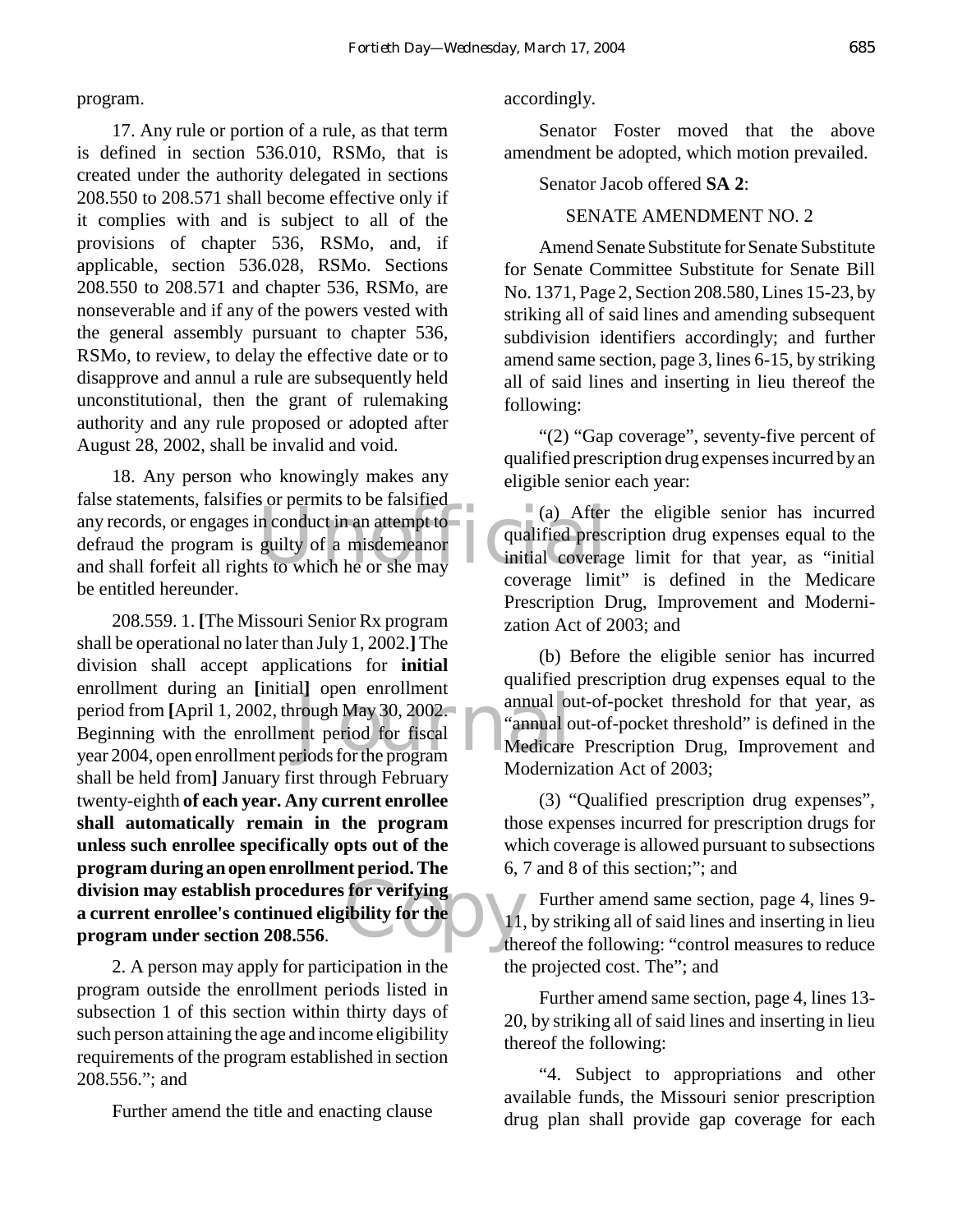eligible senior each year, except that the total benefit under the Missouri senior prescription drug plan for any eligible senior shall not exceed two thousand one hundred thirty-eight dollars in the first year of the plan with that amount thereafter adjusted annually based upon the provisions of the Medicare Prescription Drug, Improvement and Modernization Act of 2003 in such a manner to maintain the full seventy-five percent coverage for qualified prescription drug expenses incurred within the coverage gap created by the Medicare Prescription Drug, Improvement and Modernization Act of 2003.".

Senator Jacob moved that the above amendment be adopted, which motion prevailed.

Senator Kinder moved that **SS** for **SS** for **SCS** for **SB 1371**, as amended, be adopted, which motion prevailed.

tor Kinder, SS for SS for<br>
amended, was declared<br>
united<br>
which the bill<br>
which the bill On motion of Senator Kinder, **SS** for **SS** for **SCS** for **SB 1371**, as amended, was declared perfected and ordered printed.

### **THIRD READING OF SENATE BILLS**

**SB 1240**, with **SCS**, introduced by Senator Griesheimer, entitled:

488.429, RSMo, and<br>w section relating to<br>RSMo, a An Act to repeal section 488.429, RSMo, and to enact in lieu thereof one new section relating to law library funds.

Was called from the Consent Calendar and taken up.

**SCS** for **SB 1240**, entitled:

# SENATE COMMITTEE SUBSTITUTE FOR SENATE BILL NO. 1240

SENATE BILL NO. 1240<br>
An Act to repeal section 488.429, RSMo, and<br>
to enact in lieu thereof one new section relating to An Act to repeal section 488.429, RSMo, and law library funds.

Was taken up.

Senator Griesheimer moved that **SCS** for **SB 1240** be adopted, which motion prevailed.

On motion of Senator Griesheimer, **SCS** for **SB 1240** was read the 3rd time and passed by the following vote:

| YEAS—Senators  |              |          |                |
|----------------|--------------|----------|----------------|
| Bartle         | <b>Bland</b> | Bray     | Callahan       |
| Caskey         | Cauthorn     | Champion | Childers       |
| <b>Clemens</b> | Coleman      | Days     | Dolan          |
| Dougherty      | Foster       | Gibbons  | Goode          |
| Griesheimer    | Gross        | Jacob    | Kennedy        |
| Kinder         | Klindt       | Loudon   | Mathewson      |
| Nodler         | Russell      | Scott    | <b>Shields</b> |
| Steelman       | Stoll        | Vogel    | Wheeler        |
| $Yech = 33$    |              |          |                |

NAYS—Senators—None

Absent—Senator Quick—1

Absent with leave—Senators—None

The President declared the bill passed.

On motion of Senator Griesheimer, title to the bill was agreed to.

Senator Griesheimer moved that the vote by which the bill passed be reconsidered.

Senator Gibbons moved that motion lay on the table, which motion prevailed.

**SB 1249**, introduced by Senator Champion, entitled:

An Act to repeal sections 34.010 and 34.070, RSMo, and to enact in lieu thereof three new sections relating to state purchasing.

Was called from the Consent Calendar and taken up.

On motion of Senator Champion, **SB 1249** was read the 3rd time and passed by the following vote:

| YEAS—Senators  |          |             |           |
|----------------|----------|-------------|-----------|
| Bartle         | Bland    | <b>Bray</b> | Callahan  |
| Caskey         | Cauthorn | Champion    | Childers  |
| <b>Clemens</b> | Coleman  | Days        | Dolan     |
| Dougherty      | Foster   | Gibbons     | Goode     |
| Griesheimer    | Gross    | Jacob       | Kennedy   |
| Kinder         | Klindt   | Loudon      | Mathewson |
| Nodler         | Russell  | Scott       | Shields   |
| Steelman       | Stoll    | Vogel       | Wheeler   |
| Yeckel—33      |          |             |           |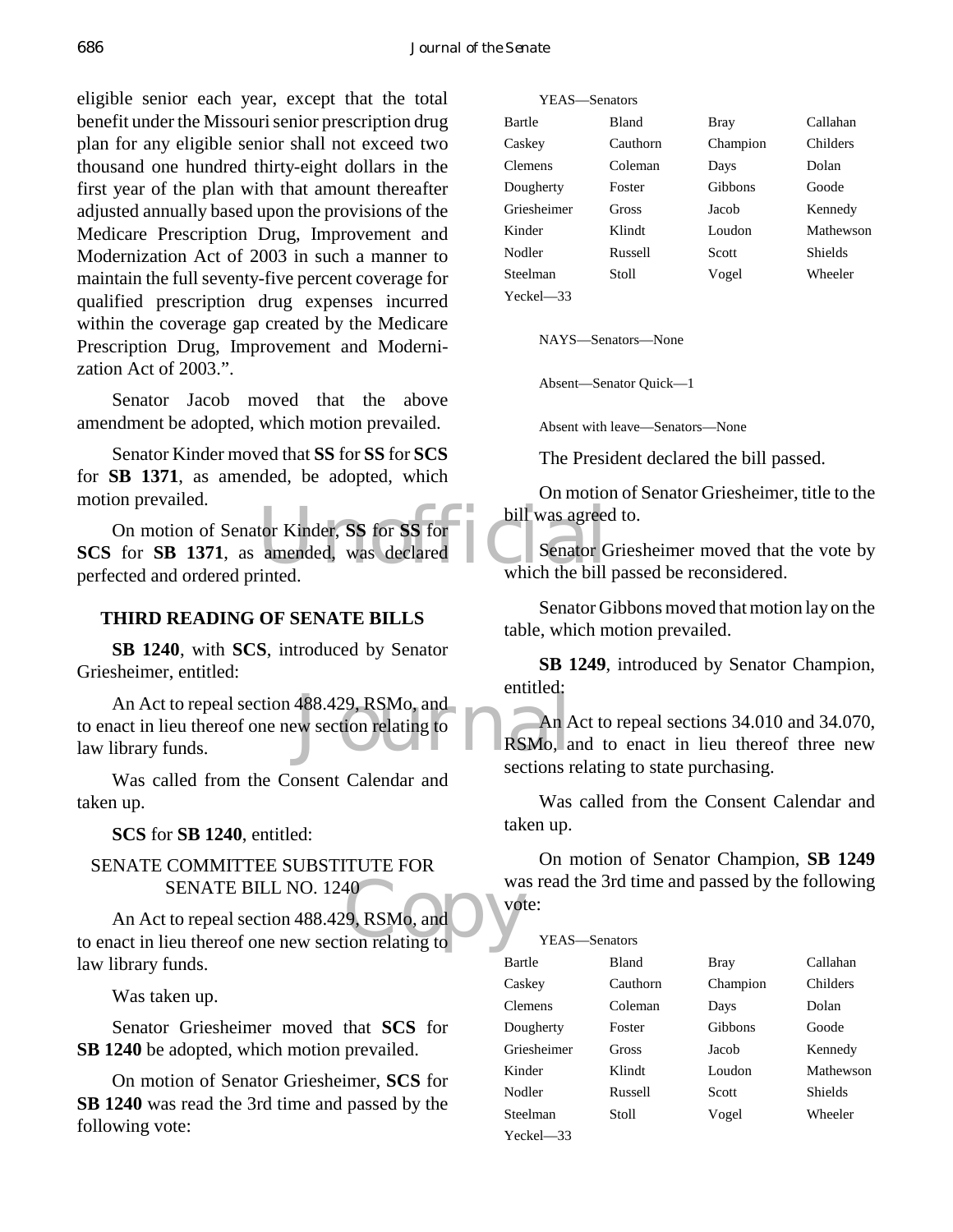NAYS—Senators—None

Absent—Senator Quick—1

Absent with leave—Senators—None

The President declared the bill passed.

On motion of Senator Champion, title to the bill was agreed to.

Senator Champion moved that the vote by which the bill passed be reconsidered.

Senator Gibbons moved that motion lay on the table, which motion prevailed.

**SB 824**, introduced by Senator Griesheimer, entitled:

to enact in lieu thereof one new section relating to<br>
seizure of motor vehicles with altered or missing-<br>
licensed plates, with penalty provisions.<br>
Clemens An Act to repeal section 301.390, RSMo, and seizure of motor vehicles with altered or missing licensed plates, with penalty provisions.

Was called from the Consent Calendar and taken up.

**Journal Market** On motion of Senator Griesheimer, **SB 824** was read the 3rd time and passed by the following vote:

| YEAS—Senators  |              |             |                |
|----------------|--------------|-------------|----------------|
| Bartle         | <b>Bland</b> | <b>Bray</b> | Callahan       |
| Caskey         | Cauthorn     | Champion    | Childers       |
| <b>Clemens</b> | Coleman      | Days        | Dolan          |
| Dougherty      | Foster       | Gibbons     | Goode          |
| Griesheimer    | Gross        | Jacob       | Kennedy        |
| Kinder         | Klindt       | Loudon      | Mathewson      |
| Nodler         | Russell      | Scott       | <b>Shields</b> |
| Steelman       | Stoll        | Vogel       | Wheeler        |
| $Yeckel$ $-33$ |              |             |                |

NAYS—Senators—None

Absent—Senator Quick—1

Absent with leave—Senators—None

The President declared the bill passed.

On motion of Senator Griesheimer, title to the

bill was agreed to.

Senator Griesheimer moved that the vote by which the bill passed be reconsidered.

Senator Gibbons moved that motion lay on the table, which motion prevailed.

**SB 1257**, introduced by Senators Days and Foster, entitled:

An Act to repeal section 160.261, RSMo, and to enact in lieu thereof one new section relating to school discipline, with penalty provisions.

Was called from the Consent Calendar and taken up by Senator Days.

On motion of Senator Days, **SB 1257** was read the 3rd time and passed by the following vote:

| YEAS-Senators  |          |             |                |
|----------------|----------|-------------|----------------|
| Bartle         | Bland    | <b>Bray</b> | Callahan       |
| Caskey         | Cauthorn | Champion    | Childers       |
| <b>Clemens</b> | Coleman  | Days        | Dolan          |
| Dougherty      | Foster   | Gibbons     | Goode          |
| Griesheimer    | Gross    | Jacob       | Kennedy        |
| Kinder         | Klindt   | Loudon      | Mathewson      |
| Nodler         | Russell  | Scott       | <b>Shields</b> |
| Steelman       | Stoll    | Vogel       | Wheeler        |
| Yeckel—33      |          |             |                |

NAYS—Senators—None

Absent—Senator Quick—1

Absent with leave—Senators—None

The President declared the bill passed.

On motion of Senator Days, title to the bill was agreed to.

Wheeler D Wa Senator Days moved that the vote by which the bill passed be reconsidered.

> Senator Gibbons moved that motion lay on the table, which motion prevailed.

> **SB 1133**, introduced by Senator Foster, et al, entitled:

An Act to repeal section 168.221, RSMo, and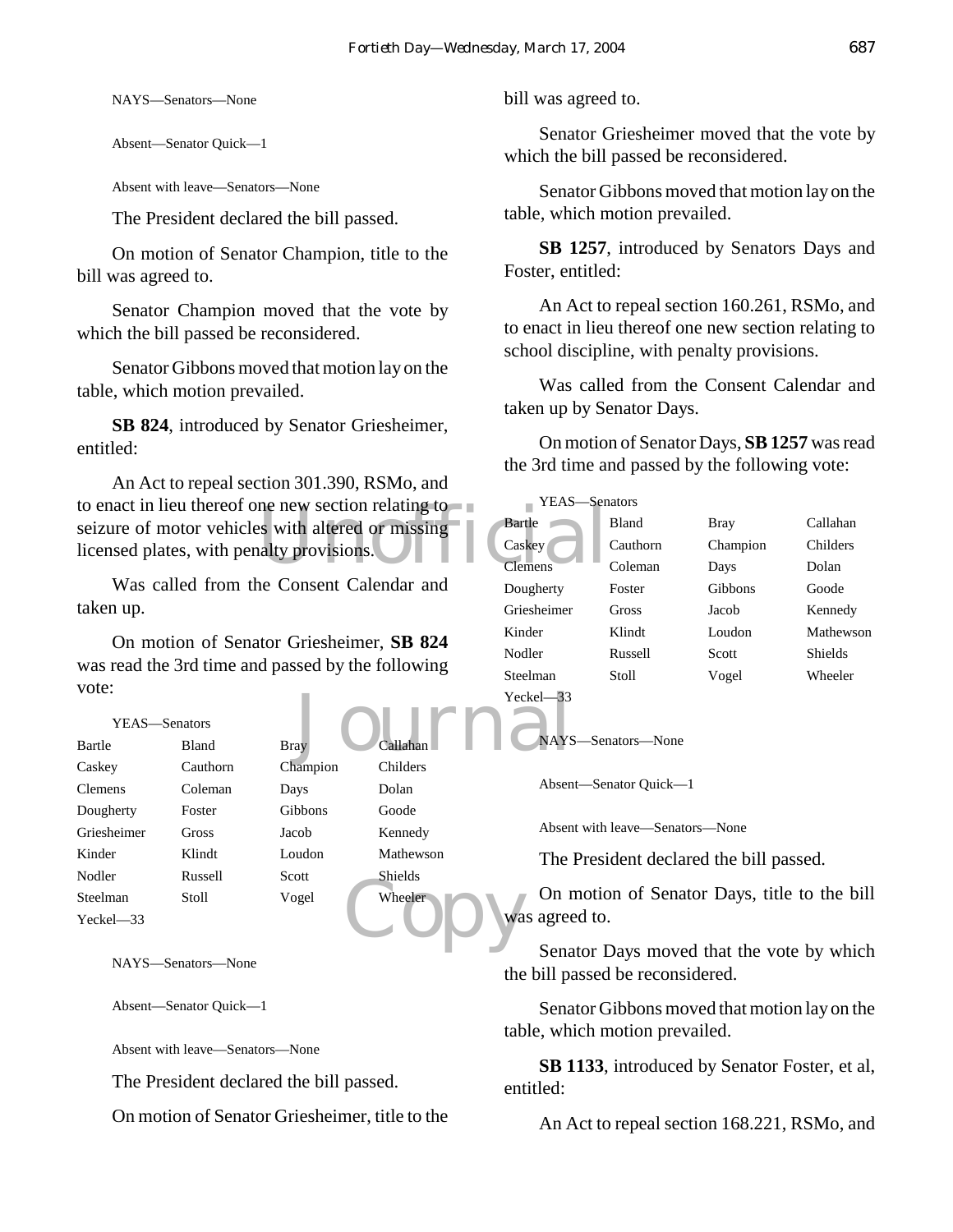to enact in lieu thereof one new section relating to school principals.

Was called from the Consent Calendar and taken up by Senator Foster.

On motion of Senator Foster, **SB 1133** was read the 3rd time and passed by the following vote:

| YEAS—Senators |              |                |               |
|---------------|--------------|----------------|---------------|
| Bartle        | <b>Bland</b> | Bray           | Callahan      |
| Caskey        | Cauthorn     | Champion       | Childers      |
| Clemens       | Coleman      | Days           | Dolan         |
| Dougherty     | Foster       | Gibbons        | Goode         |
| Griesheimer   | Gross        | Jacob          | Kennedy       |
| Kinder        | Klindt       | Loudon         | Mathewson     |
| Nodler        | Scott        | <b>Shields</b> | Steelman      |
| Stoll         | Vogel        | Wheeler        | $Yechel = 32$ |
|               |              |                |               |

```
NAYS—Senators—None
```
Absent—Senators Quick Russell—2

Absent with leave—Senators—None

The President declared the bill passed.

Unoffi

On motion of Senator Foster, title to the bill was agreed to.

at the vote by which following Senator Foster moved that the vote by which the bill passed be reconsidered.

Senator Gibbons moved that motion lay on the table, which motion prevailed.

**SB 1188**, with **SCS**, introduced by Senator Loudon, entitled:

An Act to repeal section 376.671, RSMo, and<br>act in lieu thereof two new sections relating to<br>ity contracts. to enact in lieu thereof two new sections relating to annuity contracts.

Was called from the Consent Calendar and taken up.

**SCS** for **SB 1188**, entitled:

# SENATE COMMITTEE SUBSTITUTE FOR SENATE BILL NO. 1188

An Act to repeal section 376.671, RSMo, and to enact in lieu thereof two new sections relating to annuity contracts, with an expiration date and an emergency clause.

Was taken up.

Senator Loudon moved that **SCS** for **SB 1188** be adopted, which motion prevailed.

On motion of Senator Loudon, **SCS** for **SB 1188** was read the 3rd time and passed by the following vote:

| YEAS-Senators |          |           |                |
|---------------|----------|-----------|----------------|
| Bartle        | Bray     | Callahan  | Caskey         |
| Cauthorn      | Champion | Childers  | <b>Clemens</b> |
| Coleman       | Days     | Dolan     | Dougherty      |
| Foster        | Gibbons  | Goode     | Griesheimer    |
| Gross         | Jacob    | Kennedy   | Kinder         |
| Klindt        | Loudon   | Mathewson | Nodler         |
| Ouick         | Russell  | Scott     | <b>Shields</b> |
| Steelman      | Stoll    | Vogel     | Wheeler        |
| $Yeckel - 33$ |          |           |                |

NAYS—Senators—None

Absent—Senator Bland—1

Absent with leave—Senators—None

The President declared the bill passed.

The emergency clause was adopted by the following vote:

| YEAS-Senators  |              |          |           |
|----------------|--------------|----------|-----------|
| Bartle         | <b>Bland</b> | Bray     | Callahan  |
| Caskey         | Cauthorn     | Champion | Childers  |
| <b>Clemens</b> | Coleman      | Days     | Dolan     |
| Dougherty      | Foster       | Gibbons  | Goode     |
| Griesheimer    | <b>Gross</b> | Jacob    | Kennedy   |
| Kinder         | Klindt       | Loudon   | Mathewson |
| Nodler         | Ouick        | Russell  | Scott     |
| Shields        | Steelman     | Stoll    | Vogel     |
| Wheeler        | Yeckel—34    |          |           |

NAYS—Senators—None

Absent—Senators—None

Absent with leave—Senators—None

On motion of Senator Loudon, title to the bill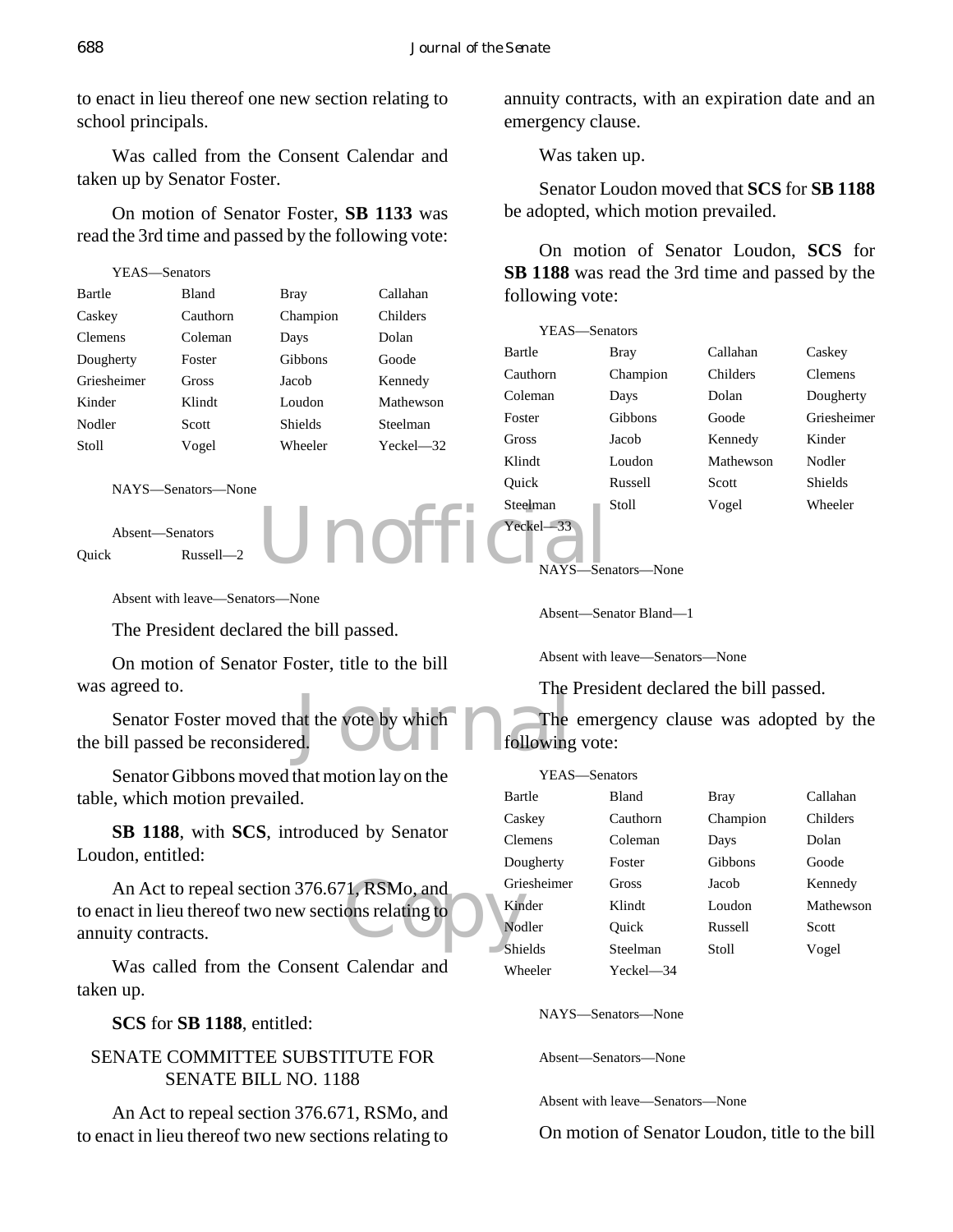was agreed to.

Senator Loudon moved that the vote by which the bill passed be reconsidered.

Senator Gibbons moved that motion lay on the table, which motion prevailed.

**SB 1181**, with **SCS**, introduced by Senator Yeckel, entitled:

An Act to repeal sections 334.530, 334.540, 334.550, 334.655, 334.660, and 334.665, RSMo, and to enact in lieu thereof six new sections relating to licensing of physical therapists and physical therapist assistants.

Was called from the Consent Calendar and taken up.

**SCS** for **SB 1181**, entitled:

# NATE COMMITTEE SUBSTITUTE FOR SENATE BILL NO. 1181<br>An Act to repeal sections 334.100, 334.530, SENATE COM SENATE COMMITTEE SUBSTITUTE FOR SENATE BILL NO. 1181

334.540, 334.550, 334.655, 334.660, and 334.665, RSMo, and to enact in lieu thereof seven new sections relating to licensing of physical therapists and physical therapist assistants.

Was taken up.

Next SCS for SB 1181<br>evailed. Senator Yeckel moved that **SCS** for **SB 1181** be adopted, which motion prevailed.

On motion of Senator Yeckel, **SCS** for **SB 1181** was read the 3rd time and passed by the following vote:

#### YEAS—Senators

| Bartle   | Bray     | Callahan       | Caskey      |
|----------|----------|----------------|-------------|
| Cauthorn | Champion | Childers       | Clemens     |
| Coleman  | Days     | Dolan          | Dougherty   |
| Foster   | Gibbons  | Goode          | Griesheimer |
| Gross    | Jacob    | Kennedy        | Kinder      |
| Klindt   | Loudon   | Mathewson      | Nodler      |
| Russell  | Scott    | <b>Shields</b> | Steelman    |
| Stoll    | Vogel    | Wheeler        | Yeckel-32   |
|          |          |                |             |

NAYS—Senator Bland—1

Absent—Senator Quick—1

Absent with leave—Senators—None

The President declared the bill passed.

On motion of Senator Yeckel, title to the bill was agreed to.

Senator Yeckel moved that the vote by which the bill passed be reconsidered.

Senator Gibbons moved that motion lay on the table, which motion prevailed.

**SB 1250**, with **SCS**, introduced by Senator Scott, entitled:

An Act to repeal section 414.560, RSMo, and to enact in lieu thereof one new section relating to Missouri propane education and research council.

Was called from the Consent Calendar and taken up.

**SCS** for **SB 1250**, entitled:

# SENATE COMMITTEE SUBSTITUTE FOR SENATE BILL NO. 1250

An Act to repeal section 414.560, RSMo, and to enact in lieu thereof one new section relating to Missouri propane education and research council.

Was taken up.

Senator Scott moved that **SCS** for **SB 1250** be adopted, which motion prevailed.

On motion of Senator Scott, **SCS** for **SB 1250** was read the 3rd time and passed by the following vote:

|                                                                            | Caskey        | YEAS—Senators |             |           |                |
|----------------------------------------------------------------------------|---------------|---------------|-------------|-----------|----------------|
| <b>Clemens</b><br>Dougherty<br>Griesheimer<br>Kinder<br>Nodler<br>Steelman |               | Bartle        | <b>Bray</b> | Callahan  | Caskey         |
|                                                                            |               | Cauthorn      | Champion    | Childers  | <b>Clemens</b> |
|                                                                            |               | Coleman       | Days        | Dolan     | Dougherty      |
|                                                                            |               | Foster        | Gibbons     | Goode     | Griesheimer    |
|                                                                            |               | Gross         | Jacob       | Kennedy   | Kinder         |
|                                                                            |               | Klindt        | Loudon      | Mathewson | Nodler         |
|                                                                            | $Yeckel - 32$ | Ouick         | Russell     | Scott     | <b>Shields</b> |
|                                                                            |               | Steelman      | Stoll       | Vogel     | Wheeler        |
|                                                                            |               | $Yech = 33$   |             |           |                |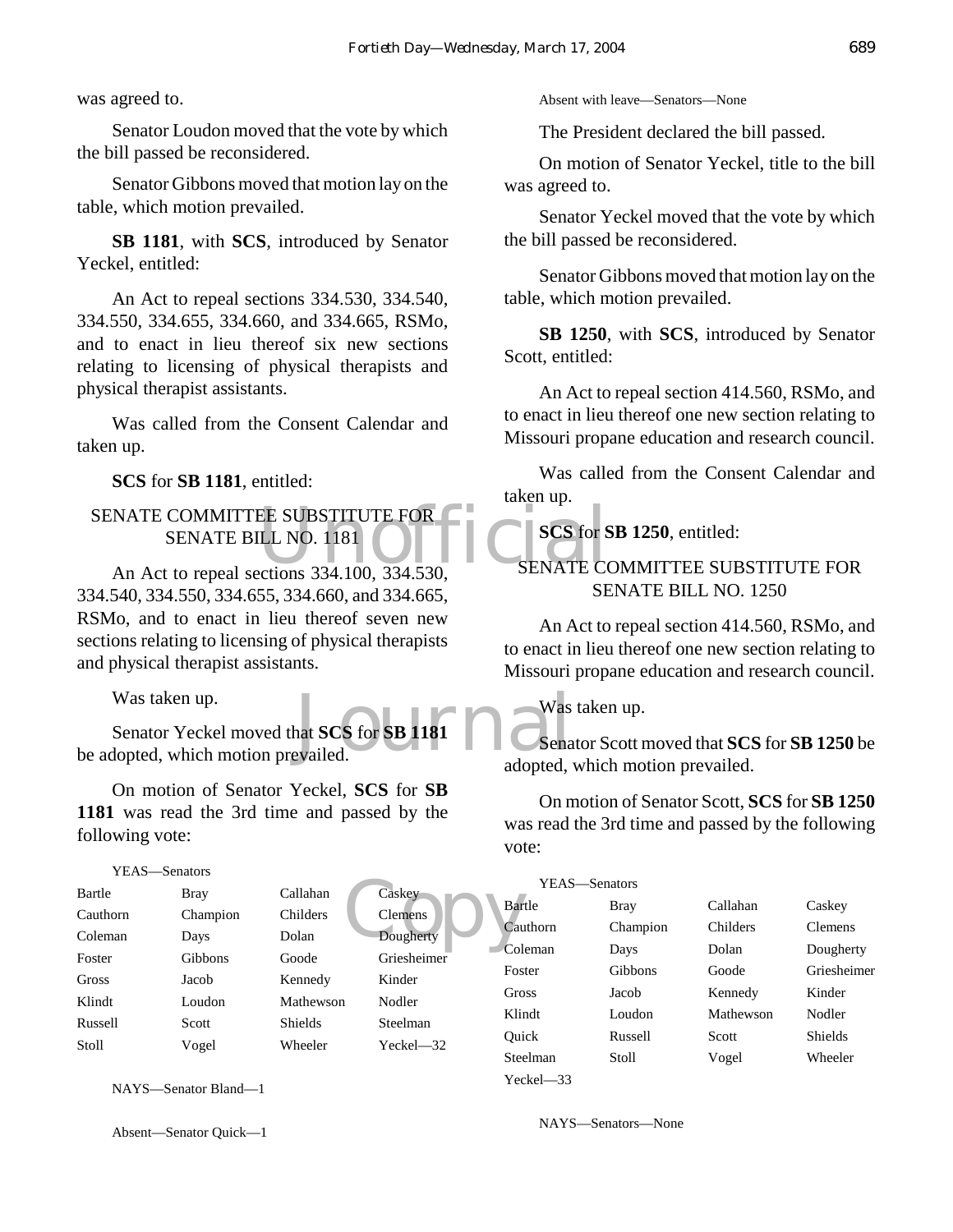Absent—Senator Bland—1

Absent with leave—Senators—None

The President declared the bill passed.

On motion of Senator Scott, title to the bill was agreed to.

Senator Scott moved that the vote by which the bill passed be reconsidered.

Senator Gibbons moved that motion lay on the table, which motion prevailed.

# **MESSAGES FROM THE HOUSE**

The following message was received from the House of Representatives through its Chief Clerk:

Representatives to inform the Senate that the after the word<br>
House has taken up and passed **HS** for **HCS** for **SS**<br>
for **SCS** for **SB** 730, entitled:<br>
of claims paid Mr. President: I am instructed by the House of House has taken up and passed **HS** for **HCS** for **SS** for **SCS** for **SB 730**, entitled:

An Act to amend chapter 137, RSMo, by adding thereto one new section relating to a homestead exemption for the elderly.

use Amendment No.<br>
ment No. 1 for House<br>
endments Nos. 2 and<br>
Committee With House Substitute Amendment No. 1 for House Amendment No. 1, House Amendment No. 1 to House Substitute Amendment No. 1 for House Amendment No. 1, House Amendments Nos. 2 and 3.

# HOUSE AMENDMENT NO. 1 TO HOUSE SUBSTITUTE AMENDMENT NO. 1 FOR HOUSE AMENDMENT NO. 1

ndment No. 1<br>
use Substitute<br>
e for Senate<br>
Substitute for Senate Amend House Substitute Amendment No. 1 for House Amendment No. 1 to House Substitute for House Committee Substitute for Senate Substitute for Senate Committee Substitute for Senate Bill No. 730, Page 3, Section 137.106, Line 11 by deleting the words "**one hundred**" and inserting in lieu thereof the word "**ninety-five**"; and

Further amend said bill by amending the title, enacting clause, and intersectional references accordingly.

# HOUSE SUBSTITUTE AMENDMENT NO. 1 FOR HOUSE AMENDMENT NO. 1

Amend House Substitute for House Committee Substitute for Senate Substitute for Senate Committee Substitute for Senate Bill No. 730, Page 3, Section 137.106, Line 11 of said page by inserting after the words "**one hundred**" the word "**ten**"; and

Further amend said bill by amending the title, enacting clause, and intersectional references accordingly.

# HOUSE AMENDMENT NO. 2

Amend House Substitute for House Committee Substitute for Senate Substitute for Senate Committee Substitute for Senate Bill No. 730, Page 3, Section 137.106, Line 19 by inserting after the word "**subdivision**" the words "**if and only if the decrease in revenue is a direct result of claims paid under the homestead exemption credit**"; and

Further amend said bill by amending the title, enacting clause, and intersectional references accordingly.

# HOUSE AMENDMENT NO. 3

Amend House Substitute for House Committee Substitute for Senate Substitute for Senate Committee Substitute for Senate Bill No. 730, Page 7, Section 137.106, Line 9 of said page by inserting after the word "**county.**" the following: "**In any county of the third classification with a township form of government, the remaining one-quarter of one percent shall be distributed to the county general revenue fund.**"; and

Further amend said bill by amending the title, enacting clause, and intersectional references accordingly.

In which the concurrence of the Senate is respectfully requested.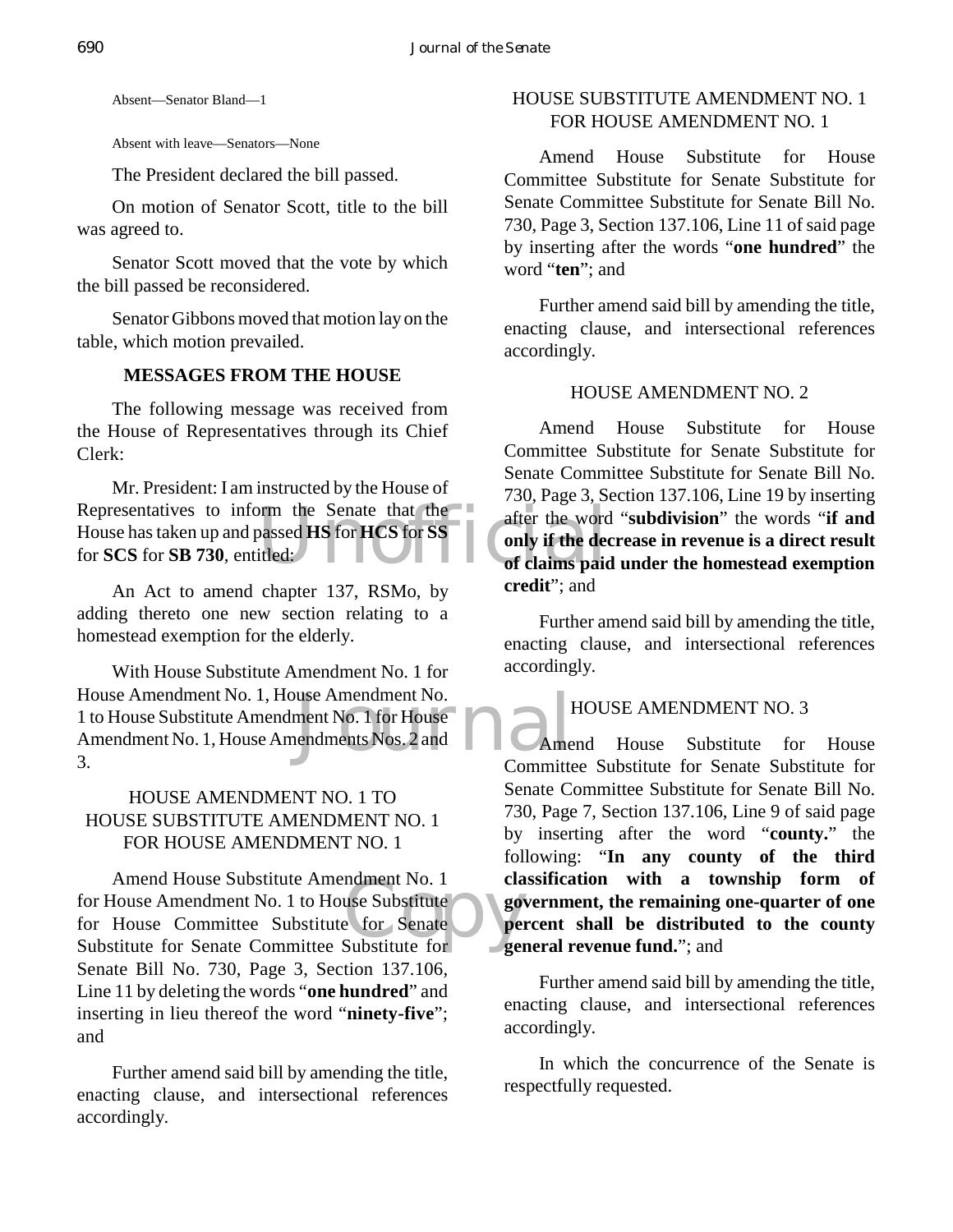#### **PRIVILEGED MOTIONS**

Senator Gross moved that the Senate refuse to concur in **HS** for **HCS** for **SS** for **SCS** for **SB 730**, as amended, and request the House to recede from its position and failing to do so grant the Senate a conference thereon, which motion prevailed.

#### **REPORTS OF STANDING COMMITTEES**

Senator Gibbons, Chairman of the Committee on Rules, Joint Rules, Resolutions and Ethics, submitted the following reports:

UTIONS No. 1 Chris Damon<br>UTIONS Senator (Reins, and Zac Mr. President: Your Committee on Rules, Joint Rules, Resolutions and Ethics, to which were referred **SS** for **SCS** for **SB 960**; and **SCS** for **SB 1141**, begs leave to report that it has examined the same and finds that the bills have been truly perfected and that the printed copies furnished the Senators are correct.

# **RESOLUTIONS**

Senator Stoll offered Senate Resolution No. 1588, regarding Jefferson College, Hillsboro, which was adopted.

### **COMMUNICATIONS**

Senator Kinder submitted the following:

March 17, 2004

Mrs. Terry Spieler Secretary of the Missouri Senate State Capitol, Room 325 Jefferson City, MO 65101

> **RE: Appointments to the Missouri Consolidated Health Care Plan Board of Trustees**

Dear Terry:

2, I am appointing<br>dated Health Care St. Pursuant to Section 103.008, RSMo 2002, I am appointing the following Senators to the Missouri Consolidated Health Care Plan Board of Trustees:

Senator Delbert Scott

Senator Charles Wheeler

If you have any questions, please feel free to contact me at your earliest convenience.

Sincerely,

/s/ Peter Kinder PETER D. KINDER President Pro-Tem

#### **INTRODUCTIONS OF GUESTS**

Senator Gibbons introduced to the Senate, Kay and Bob Pelikan and their children, Andrew and Laura; and Charlie Spencer and Jan Schuster, Kirkwood.

On behalf of Senator Griesheimer and himself, Senator Gibbons introduced to the Senate, Ann Cunningham, Kirkwood; and Diane Lucas, Wildwood.

Senator Klindt introduced to the Senate, Rusty Kahrs, Howard Hardecke, Ryan Bailey, Carl Elliott, Crystal Sellers, David Geier, David Moore, Ken Disselhorst, Merrel Breyer and Brent Bryant, officers of the Missouri Cattlemen's Association.

Senator Mathewson introduced to the Senate, Chris Damon, and Whitney, Mark, and Cindy Heins, and Zach Lenz, Concordia.

Senator Caskey introduced to the Senate, Susie Yoder, Sue Bohnert and sixth, seventh and eighth grade students from Harrisonville Middle School; and Sabrina Bryant, Jessie Friedrich, Sam Cooper, Sarah Holland, Bailey Warner and Alie Roth were made honorary pages.

d the following:<br>04 Senator Bray introduced to the Senate, Rabbi Susan Talve and representatives of Hadassah Women's Advocacy Group, Creve Coeur.

> On behalf of Senator Vogel and himself, Senator Scott introduced citizens from Benton and Morgan Counties.

Senator Gibbons introduced to the Senate, Teree Farbstein, St. Louis County; Fran Alper, Olivette; Susan Talve and Carole Slepian, St. Louis; and Barbara Rosenfield, Manchester.

Senator Griesheimer introduced to the Senate, Miriam Howatt, Wildwood.

Senator Callahan introduced to the Senate, Nicki Burnett, Kansas City.

On motion of Senator Gibbons, the Senate adjourned under the rules.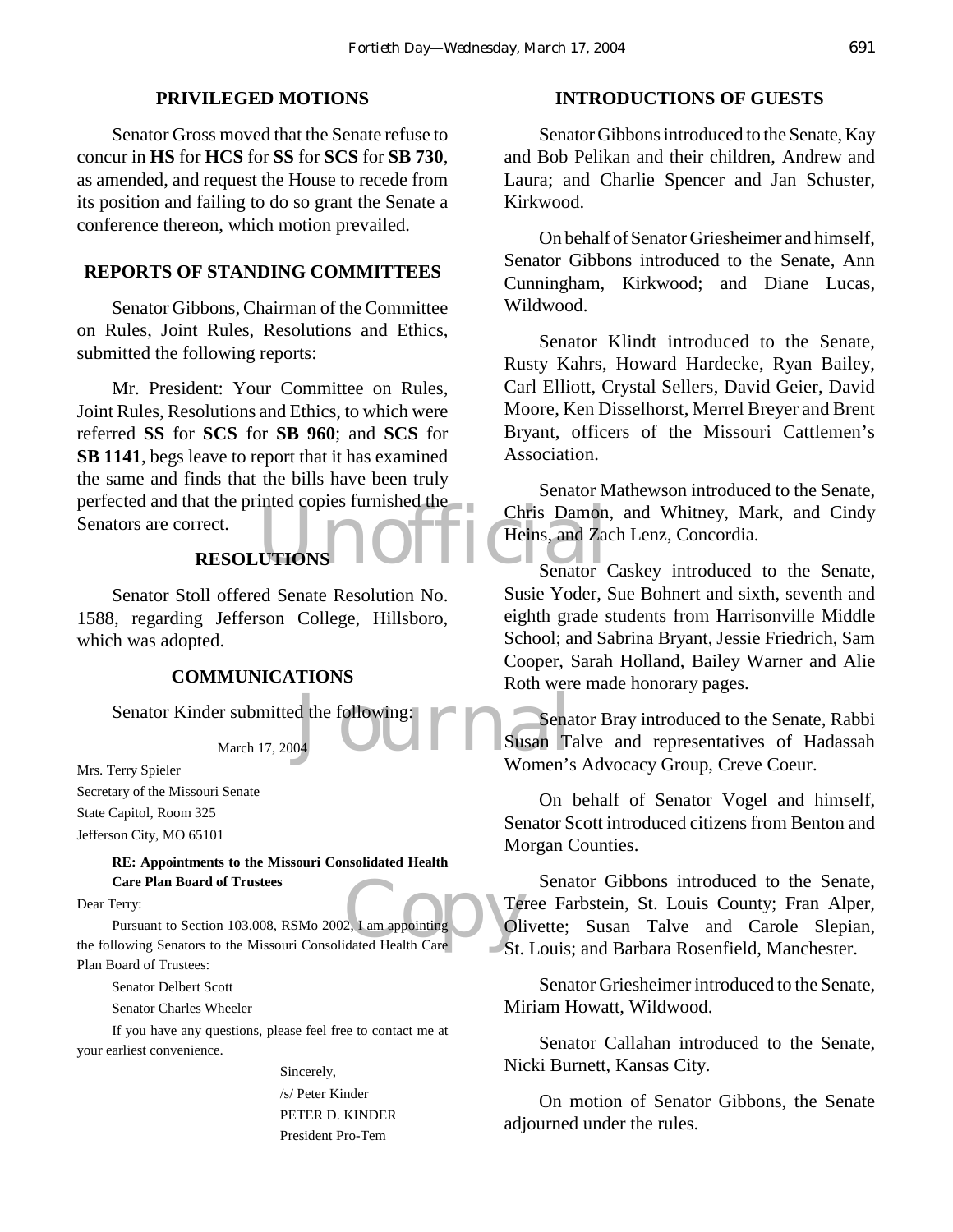# SENATE CALENDAR  $\overline{\phantom{a}}$

# FORTY-FIRST DAY–THURSDAY, MARCH 18, 2004  $\overline{\phantom{a}}$

### FORMAL CALENDAR

#### HOUSE BILLS ON SECOND READING

HCS for HB 959 HCS for HB 1115 HCS for HB 1363 HCS for HB 1439 HB 826-Kelley (144) HB 1291-Pearce HB 956-May (149) HB 1398-Lager HCS for HB 1399

 $U$ nof HB 1259-Threlkeld HCS for HB 1305 HB 937-Moore, et al HB 904-Luetkemeyer HB 824-Seigfried HCS for HB 912 HCS for HB 1171 HCS for HB 1192

#### THIRD READING OF SENATE BILLS

Persight)<br>
Persight)<br>
Piscal Oversight) SS for SS for SCS for SB 715-Childers and Caskey (In Fiscal Oversight) SCS for SB 988-Steelman (In Fiscal Oversight) SS for SCS for SB 960-Gibbons

SCS for SB 1141-Loudon

### SENATE BILLS FOR PERFECTION

with SCS<br>with SCS<br>SCS SB 1234-Mathewson and Childers, with SCS SJR 40-Stoll SB 817-Kennedy and Griesheimer, with SC SB 1124-Goode and Steelman, with SCS

SB 1128-Cauthorn, with SCS SJR 24-Caskey and Bartle, with SCS SB 1370-Nodler SJR 41-Kinder, et al, with SCS

### INFORMAL CALENDAR

### THIRD READING OF SENATE BILLS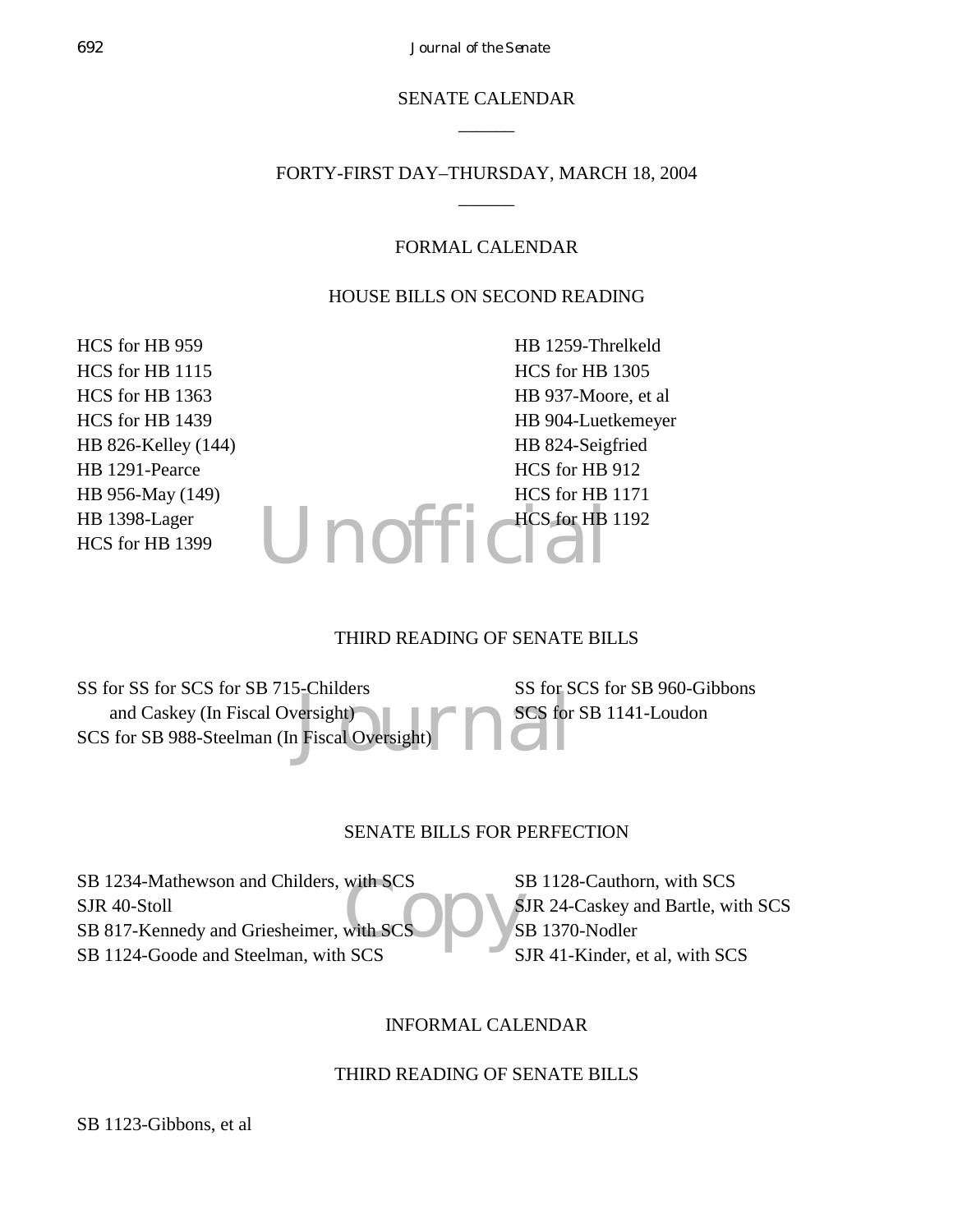# SENATE BILLS FOR PERFECTION

SB 710-Goode and Bray, with SCS SBs 738 & 790-Loudon, with SCS SB 755-Shields, with SCS SB 809-Klindt, with SCS (pending) SB 856-Loudon, with SCS SB 933-Yeckel, et al SB 989-Gross, et al, with SCS (pending) SB 990-Loudon, with SCS

SBs 1069, 1068, 1025, 1005 & 1089-Gross and Griesheimer, with SCS, SS for SCS, SA 2 & SA 2 to SA 2 (pending) SB 1081-Kinder, et al, with SCS SB 1138-Bartle SB 1180-Shields and Kinder, with SCS SB 1220-Caskey, with SCS SB 1232-Clemens, et al, with SCS (pending) SBs 1233, 840 & 1043-Dolan, with SCS

# HOUSE BILLS ON THIRD READING

HB 969-Cooper, et al, with SA 1 (pending) (Bartle)

HCS for HB 1182, with SCS (Klindt)



Senate Bills

Reported 2/9

1. with SCS COMPANY SB 799-SB 741-Klindt SB 1093-Gibbons and Yeckel, with SCS SB 799-Steelman, with SCS

Reported 2/23

SB 771-Bray, with SCS SB 772-Bray and Griesheimer

COReported 3/ Reported 3/1

SCS for SB 1212-Wheeler and Russell (In Fiscal Oversight)

SCS for SBs 1085 & 800-Foster, et al (In Fiscal Oversight)

Reported 3/8

SB 1112-Clemens SB 1084-Foster, with SCS SB 1165-Russell SB 1274-Shields